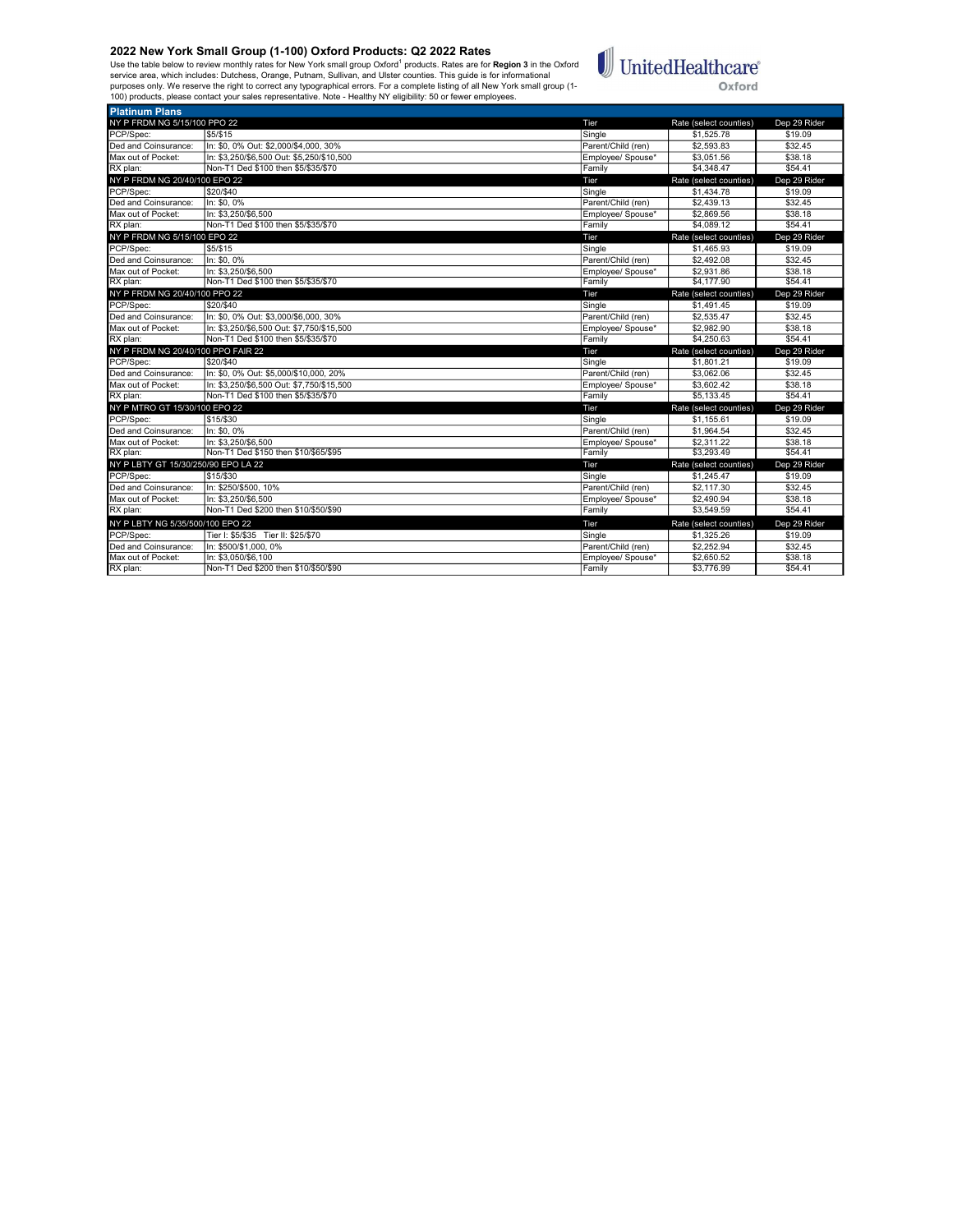Use the table below to review monthly rates for New York small group Oxford<sup>1</sup> products. Rates are for **Region 3** in the Oxford<br>service area, which includes: Dutchess, Orange, Putnam, Sullivan, and Ulster counties. This gu



| <b>Gold Plans</b>                            |                                                                              |                              |                                      |                         |
|----------------------------------------------|------------------------------------------------------------------------------|------------------------------|--------------------------------------|-------------------------|
| NY G LBTY GT 30/60/1250/100 EPO 22           |                                                                              | Tier                         | Rate (select counties)               | Dep 29 Rider            |
| PCP/Spec:                                    | \$30/\$60                                                                    | Single                       | \$1,119.96                           | \$19.09                 |
| Ded and Coinsurance:                         | In: \$1,250/\$2,500, 0%                                                      | Parent/Child (ren)           | \$1,903.93                           | \$32.45                 |
| Max out of Pocket:                           | In: \$6,400/\$12,800                                                         | Emplovee/ Spouse*            | \$2.239.92                           | \$38.18                 |
| RX plan:                                     | Non-T1 Ded \$200 then \$10/\$50/\$90                                         | Family                       | \$3,191.89                           | \$54.41                 |
| NY G FRDM NG 15/35/1750/90 EPO 22            |                                                                              | Tier                         | Rate (select counties)               | Dep 29 Rider            |
| PCP/Spec:<br>Ded and Coinsurance:            | \$15/\$35<br>In: \$1,750/\$3,500, 10%                                        | Single<br>Parent/Child (ren) | \$1,215.26<br>\$2,065.94             | \$19.09<br>\$32.45      |
| Max out of Pocket:                           | In: \$7,500/\$15,000                                                         | Employee/ Spouse*            | \$2,430.52                           | \$38.18                 |
| RX plan:                                     | Non-T1 Ded \$150 then \$10/\$40/\$80                                         | Family                       | \$3,463.49                           | \$54.41                 |
| NY G FRDM NG 25/40/1750/80 EPO 22            |                                                                              | Tier                         | Rate (select counties)               | Dep 29 Rider            |
| PCP/Spec:                                    | \$25/\$40                                                                    | Single                       | \$1,205.36                           | \$19.09                 |
| Ded and Coinsurance:                         | In: \$1,750/\$3,500, 20%                                                     | Parent/Child (ren)           | \$2,049.11                           | \$32.45                 |
| Max out of Pocket:                           | In: \$6,000/\$12,000                                                         | Employee/ Spouse*            | \$2,410.72                           | \$38.18                 |
| RX plan:                                     | Non-T1 Ded \$150 then \$10/\$40/\$80                                         | Family                       | \$3,435.28                           | \$54.41                 |
| NY G FRDM NG 25/40/1500/80 PPO 22            |                                                                              | Tier                         | Rate (select counties)               | Dep 29 Rider            |
| PCP/Spec:                                    | \$25/\$40                                                                    | Single                       | \$1,264.04                           | \$19.09                 |
| Ded and Coinsurance:                         | In: \$1,500/\$3,000, 20% Out: \$3,000/\$6,000, 40%                           | Parent/Child (ren)           | \$2,148.87                           | \$32.45                 |
| Max out of Pocket:                           | In: \$6,800/\$13,600 Out: \$8,000/\$16,000                                   | Emplovee/ Spouse*            | \$2,528.08                           | \$38.18                 |
| RX plan:                                     | Non-T1 Ded \$150 then \$10/\$40/\$80                                         | Family                       | \$3,602.51                           | \$54.41                 |
| NY G FRDM NG 50/50/1000/90 EPO 22            |                                                                              | Tier                         | Rate (select counties)               | Dep 29 Rider            |
| PCP/Spec:                                    | \$50/\$50                                                                    | Single                       | \$1,228.75                           | \$19.09                 |
| Ded and Coinsurance:                         | In: \$1,000/\$2,000, 10%                                                     | Parent/Child (ren)           | \$2,088.88                           | \$32.45                 |
| Max out of Pocket:                           | In: \$6,200/\$12,400                                                         | Employee/ Spouse*            | \$2,457.50                           | \$38.18                 |
| RX plan:                                     | Non-T1 Ded \$150 then \$10/\$40/\$80                                         | Family                       | \$3,501.94                           | \$54.41                 |
| NY G FRDM NG 1500/90 PPO HSA 22              |                                                                              | Tier                         | Rate (select counties)               | Dep 29 Rider            |
| PCP/Spec:                                    | Deductible and Coinsurance                                                   | Single                       | \$1,200.18                           | \$19.09                 |
| Ded and Coinsurance:                         | In: \$1.500/\$3.000. 10% Out: \$3.000/\$6.000. 40%                           | Parent/Child (ren)           | \$2,040.31                           | \$32.45                 |
| Max out of Pocket:<br>RX plan:               | In: \$5,500/\$11,000 Out: \$8,000/\$16,000<br>Ded Med/Rx then \$10/\$40/\$80 | Employee/ Spouse*<br>Family  | \$2,400.36<br>\$3,420.51             | \$38.18<br>\$54.41      |
|                                              |                                                                              |                              |                                      |                         |
| NY G FRDM NG 1500/90 EPO HSA 22<br>PCP/Spec: | Deductible and Coinsurance                                                   | Tier<br>Single               | Rate (select counties)<br>\$1,150.12 | Dep 29 Rider<br>\$19.09 |
| Ded and Coinsurance:                         | In: \$1,500/\$3,000, 10%                                                     | Parent/Child (ren)           | \$1,955.20                           | \$32.45                 |
| Max out of Pocket:                           | In: \$5,500/\$11,000                                                         | Employee/ Spouse*            | \$2,300.24                           | \$38.18                 |
| RX plan:                                     | Ded Med/Rx then \$10/\$40/\$80                                               | Family                       | \$3,277.84                           | \$54.41                 |
| NY G MTRO GT 25/40/1250/80 EPO 22            |                                                                              | Tier                         | Rate (select counties)               | Dep 29 Rider            |
| PCP/Spec:                                    | \$25/\$40                                                                    | Single                       | \$979.88                             | \$19.09                 |
| Ded and Coinsurance:                         | In: \$1,250/\$2,500, 20%                                                     | Parent/Child (ren)           | \$1.665.80                           | \$32.45                 |
| Max out of Pocket:                           | In: \$6.000/\$12.000                                                         | Employee/ Spouse*            | \$1,959.76                           | \$38.18                 |
| RX plan:                                     | Non-T1 Ded \$150 then \$10/\$65/\$95                                         | Family                       | \$2,792.66                           | \$54.41                 |
| NY G MTRO GT 25/40/600/80 EPO HNY 22         |                                                                              | Tier                         | Rate (select counties)               | Dep 29 Rider            |
| PCP/Spec:                                    | \$25/\$40 after Deductible                                                   | Single                       | \$840.37                             | \$19.09                 |
| Ded and Coinsurance:                         | In: \$600/\$1,200, 20%                                                       | Parent/Child (ren)           | \$1,428.63                           | \$32.45                 |
| Max out of Pocket:                           | In: \$4,000/\$8,000                                                          | Employee/ Spouse*            | \$1,680.74                           | \$38.18                 |
| RX plan:                                     | \$10/\$35/\$70                                                               | Family                       | \$2,395.05                           | \$54.41                 |
| NY G LBTY NG 30/60/2000/70 EPO 22            |                                                                              | Tier                         | Rate (select counties)               | Dep 29 Rider            |
| PCP/Spec:                                    | \$30/\$60                                                                    | Single                       | \$1,078.97                           | \$19.09                 |
| Ded and Coinsurance:                         | In: \$2,000/\$4,000, 30%                                                     | Parent/Child (ren)           | \$1,834.25                           | \$32.45                 |
| Max out of Pocket:<br>RX plan:               | In: \$8,400/\$16,800<br>Non-T1 Ded \$200 then \$10/\$50/\$90                 | Employee/ Spouse*<br>Family  | \$2,157.94<br>\$3,075.06             | \$38.18<br>\$54.41      |
| NY G MTRO NG 25/40/1250/80 EPO ME 22         |                                                                              | Tier                         | Rate (select counties)               | Dep 29 Rider            |
| PCP/Spec:                                    | \$25/\$40                                                                    | Single                       | \$1,015.15                           | \$19.09                 |
| Ded and Coinsurance:                         | In: \$1,250/\$2,500, 20%                                                     | Parent/Child (ren)           | \$1,725.76                           | \$32.45                 |
| Max out of Pocket:                           | In: \$6,000/\$12,000                                                         | Emplovee/ Spouse*            | \$2,030.30                           | \$38.18                 |
| RX plan:                                     | Non-T1 Ded \$150 then \$10/\$65/\$95                                         | Family                       | \$2,893.18                           | \$54.41                 |
| NY G FRDM NG 30/60/2250/70 EPO 22            |                                                                              | Tier                         | Rate (select counties)               | Dep 29 Rider            |
| PCP/Spec:                                    | \$30/\$60                                                                    | Single                       | \$1,134.16                           | \$19.09                 |
| Ded and Coinsurance:                         | In: \$2,250/\$4,500, 30%                                                     | Parent/Child (ren)           | \$1,928.07                           | \$32.45                 |
| Max out of Pocket:                           | In: \$8.700/\$17.400                                                         | Employee/ Spouse*            | \$2,268.32                           | \$38.18                 |
| RX plan:                                     | Non-T1 Ded \$150 then \$10/\$40/\$80                                         | Family                       | \$3,232.36                           | \$54.41                 |
| NY G LBTY<br>וטכוכג טוו                      | IUU EPU Z <i>U Z</i> Z                                                       | <u>rer</u>                   | Rate (select countles                | peb sa kige             |
| PCP/Spec:                                    | \$25/\$50                                                                    | Single                       | \$1,223.87                           | \$19.09                 |
| Ded and Coinsurance:                         | In: \$0, 0%                                                                  | Parent/Child (ren)           | \$2,080.58                           | \$32.45                 |
| Max out of Pocket:                           | In: \$6,000/\$12,000                                                         | Employee/ Spouse*            | \$2,447.74                           | \$38.18                 |
| RX plan:                                     | Non-T1 Ded \$200 then \$10/\$50/\$90                                         | Family                       | \$3,488.03                           | \$54.41                 |
| NY G LBTY NG 1500/90 EPO HSAM 22             |                                                                              | Tier                         | Rate (select counties)               | Dep 29 Rider            |
| PCP/Spec:                                    | Deductible and Coinsurance                                                   | Single                       | \$1,092.31                           | \$19.09                 |
| Ded and Coinsurance:                         | In: \$1,500/\$3,000, 10%                                                     | Parent/Child (ren)           | \$1,856.93                           | \$32.45                 |
| Max out of Pocket:<br>RX plan:               | In: \$5,500/\$11,000<br>Ded Med/Rx then \$10/\$50/\$90                       | Emplovee/ Spouse*            | \$2,184.62                           | \$38.18                 |
|                                              |                                                                              | Family                       | \$3,113.08                           | \$54.41                 |
| NY G LBTY NG 20/40/2000/80 EPO 22            |                                                                              | Tier                         | Rate (select counties)<br>\$1,090.23 | Dep 29 Rider            |
| PCP/Spec:<br>Ded and Coinsurance:            | Tier I: \$20/\$40 Tier II: \$40/\$80<br>In: \$2,000/\$4,000, 20%             | Single<br>Parent/Child (ren) | \$1,853.39                           | \$19.09<br>\$32.45      |
| Max out of Pocket:                           | In: \$8.500/\$17.000                                                         | Employee/ Spouse*            | \$2,180.46                           | \$38.18                 |
| RX plan:                                     | Non-T1 Ded \$200 then \$10/\$50/\$90                                         | Family                       | \$3,107.16                           | \$54.41                 |
| NY G FRDM NG 1750/100 EPO HSAM 22            |                                                                              | Tier                         | Rate (select counties)               | Dep 29 Rider            |
| PCP/Spec:                                    | Deductible and Coinsurance                                                   | Single                       | \$1,170.08                           | \$19.09                 |
| Ded and Coinsurance:                         | In: \$1,750/\$3,500, 0%                                                      | Parent/Child (ren)           | \$1,989.14                           | \$32.45                 |
| Max out of Pocket:                           | In: \$6,800/\$13,600                                                         | Employee/ Spouse*            | \$2,340.16                           | \$38.18                 |
| RX plan:                                     | Ded Med/Rx then \$10/\$40/\$80                                               | Family                       | \$3,334.73                           | \$54.41                 |
| NY G FRDM NG 25/50/100 EPO 22                |                                                                              | Tier                         | Rate (select counties)               | Dep 29 Rider            |
| PCP/Spec:                                    | \$25/\$50                                                                    | Single                       | \$1,293.38                           | \$19.09                 |
| Ded and Coinsurance:                         | In: \$0, 0%                                                                  | Parent/Child (ren)           | \$2,198.75                           | \$32.45                 |
| Max out of Pocket:                           | In: \$6,000/\$12,000                                                         | Employee/ Spouse*            | \$2,586.76                           | \$38.18                 |
| RX plan:                                     | Non-T1 Ded \$150 then \$10/\$65/\$95                                         | Family                       | \$3,686.13                           | \$54.41                 |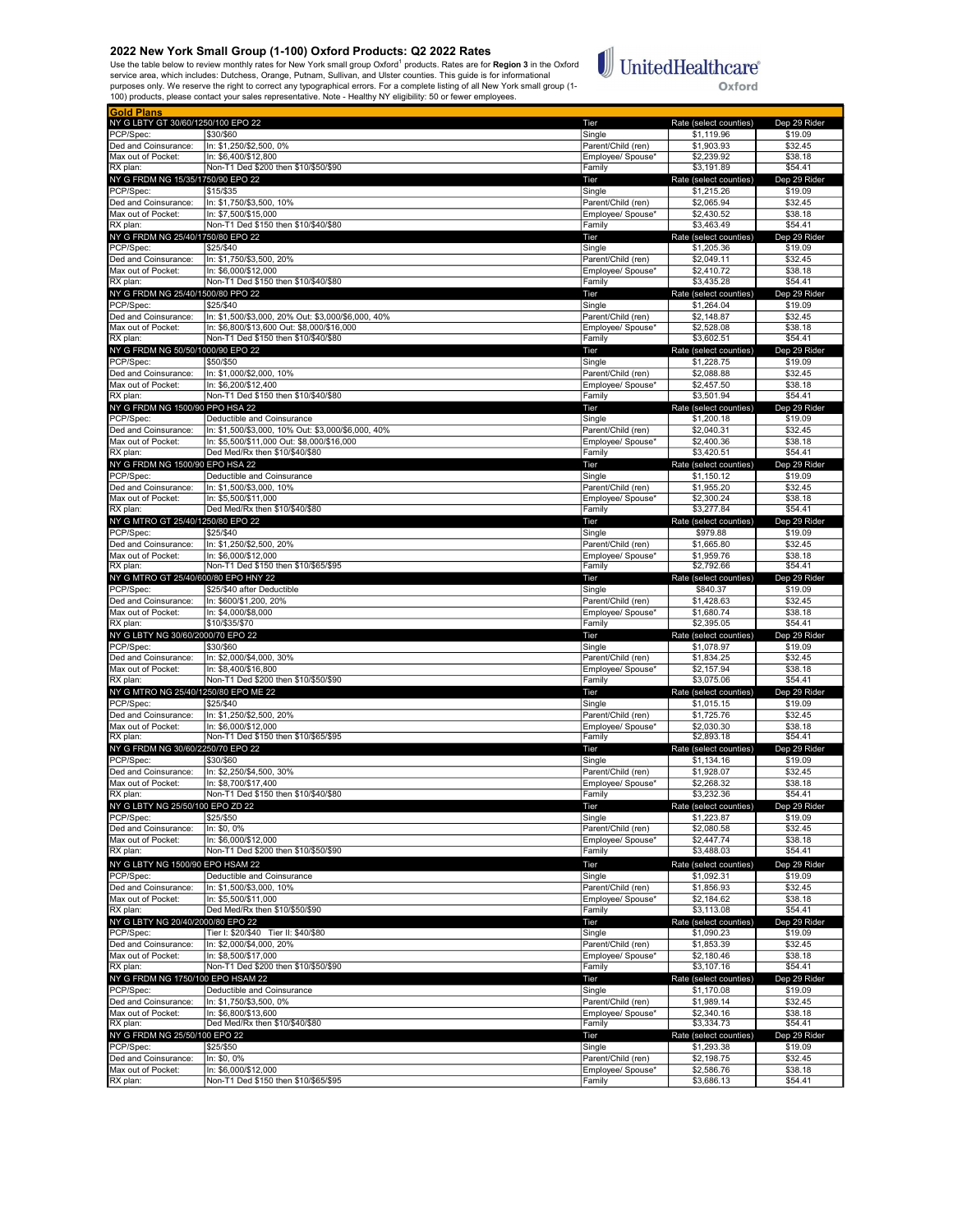Use the table below to review monthly rates for New York small group Oxford<sup>1</sup> products. Rates are for **Region 3** in the Oxford<br>service area, which includes: Dutchess, Orange, Putnam, Sullivan, and Ulster counties. This gu



| <b>Silver Plans</b>                                |                                                                                                   |                                         |                                      |                         |
|----------------------------------------------------|---------------------------------------------------------------------------------------------------|-----------------------------------------|--------------------------------------|-------------------------|
| NY S LBTY NG 40/70/3000/65 EPO 22                  |                                                                                                   | Tier                                    | Rate (select counties)               | Dep 29 Rider            |
| PCP/Spec:                                          | \$40/\$70                                                                                         | Single                                  | \$960.74                             | \$19.09                 |
| Ded and Coinsurance:                               | In: \$3,000/\$6,000, 35%                                                                          | Parent/Child (ren)                      | \$1,633.26                           | \$32.45                 |
| Max out of Pocket:                                 | In: \$8,700/\$17,400                                                                              | Employee/ Spouse*                       | \$1,921.48                           | \$38.18                 |
| RX plan:                                           | Non-T1 Ded \$200 then \$10/\$50/\$90                                                              | Family                                  | \$2,738.11                           | \$54.41                 |
| NY S FRDM NG 40/70/3000/65 EPO 22<br>PCP/Spec:     | \$40/\$70                                                                                         | Tier<br>Single                          | Rate (select counties)               | Dep 29 Rider            |
| Ded and Coinsurance:                               | In: \$3,000/\$6,000, 35%                                                                          | Parent/Child (ren)                      | \$1,015.19<br>\$1,725.82             | \$19.09<br>\$32.45      |
| Max out of Pocket:                                 | In: \$8.700/\$17.400                                                                              | Employee/ Spouse*                       | \$2,030.38                           | \$38.18                 |
| RX plan:                                           | Non-T1 Ded \$200 then \$10/\$40/\$80                                                              | Family                                  | \$2,893.29                           | \$54.41                 |
| NY S LBTY NG 30/75/3500/60 EPO 22                  |                                                                                                   | Tier                                    | Rate (select counties)               | Dep 29 Rider            |
| PCP/Spec:                                          | \$30/\$75                                                                                         | Single                                  | \$940.79                             | \$19.09                 |
| Ded and Coinsurance:                               | In: \$3,500/\$7,000, 40%                                                                          | Parent/Child (ren)                      | \$1,599.34                           | \$32.45                 |
| Max out of Pocket:                                 | In: \$8,700/\$17,400<br>Non-T1 Ded \$200 then \$10/\$50/50%, max 800%                             | Employee/ Spouse*                       | \$1,881.58<br>\$2,681.25             | \$38.18<br>\$54.41      |
| RX plan:<br>NY S MTRO GT 30/80/3500/70 EPO 22      |                                                                                                   | Family<br>Tier                          | Rate (select counties)               | Dep 29 Rider            |
| PCP/Spec:                                          | \$30/\$80                                                                                         | Single                                  | \$814.44                             | \$19.09                 |
| Ded and Coinsurance:                               | In: \$3,500/\$7,000, 30%                                                                          | Parent/Child (ren)                      | \$1,384.55                           | \$32.45                 |
| Max out of Pocket:                                 | In: \$8,700/\$17,400                                                                              | Employee/ Spouse*                       | \$1,628.88                           | \$38.18                 |
| RX plan:                                           | Non-T1 Ded \$150 then \$10/\$65/\$95                                                              | Family                                  | \$2,321.15                           | \$54.41                 |
| NY S FRDM NG 30/60/2000/80 PPO HSA 22              |                                                                                                   | Tier                                    | Rate (select counties)               | Dep 29 Rider            |
| PCP/Spec:                                          | \$30/\$60 after Deductible                                                                        | Single                                  | \$1,067.52                           | \$19.09                 |
| Ded and Coinsurance:                               | In: \$2,000/\$4,000, 20% Out: \$4,000/\$8,000, 50%                                                | Parent/Child (ren)                      | \$1,814.78                           | \$32.45                 |
| Max out of Pocket:<br>RX plan:                     | In: \$6,900/\$13,800 Out: \$10,500/\$21,000<br>Ded Med/Rx then \$10/\$40/\$80                     | Employee/ Spouse*<br>Family             | \$2,135.04<br>\$3,042.43             | \$38.18<br>\$54.41      |
| NY S LBTY GT 25/50/4500/50 EPO 22                  |                                                                                                   | Tier                                    | Rate (select counties)               | Dep 29 Rider            |
| PCP/Spec:                                          | \$25/\$50                                                                                         | Single                                  | \$922.99                             | \$19.09                 |
| Ded and Coinsurance:                               | In: \$4,500/\$9,000, 50%                                                                          | Parent/Child (ren)                      | \$1,569.08                           | \$32.45                 |
| Max out of Pocket:                                 | In: \$8.700/\$17.400                                                                              | Employee/ Spouse*                       | \$1,845.98                           | \$38.18                 |
| RX plan:                                           | Non-T1 Ded \$200 then \$10/\$50/\$90                                                              | Family                                  | \$2,630.52                           | \$54.41                 |
| NY S FRDM NG 40/70/3000/65 PPO 22                  |                                                                                                   | Tier                                    | Rate (select counties)               | Dep 29 Rider            |
| PCP/Spec:                                          | \$40/\$70                                                                                         | Single                                  | \$1,064.75                           | \$19.09                 |
| Ded and Coinsurance:<br>Max out of Pocket:         | In: \$3,000/\$6,000, 35% Out: \$4,000/\$8,000, 50%<br>In: \$8,700/\$17.400 Out: \$10.500/\$21.000 | Parent/Child (ren)<br>Employee/ Spouse* | \$1,810.08<br>\$2,129.50             | \$32.45<br>\$38.18      |
| RX plan:                                           | Non-T1 Ded \$200 then \$10/\$40/\$80                                                              | Family                                  | \$3,034.54                           | \$54.41                 |
| NY S FRDM NG 25/50/2250/80 EPO HSA 22              |                                                                                                   | Tier                                    | Rate (select counties)               | Dep 29 Rider            |
| PCP/Spec:                                          | \$25/\$50 after Deductible                                                                        | Single                                  | \$1,025.82                           | \$19.09                 |
| Ded and Coinsurance:                               | In: \$2,250/\$4,500, 20%                                                                          | Parent/Child (ren)                      | \$1,743.89                           | \$32.45                 |
| Max out of Pocket:                                 | In: \$6,900/\$13,800                                                                              | Employee/ Spouse*                       | \$2,051.64                           | \$38.18                 |
| RX plan:                                           | Ded Med/Rx then \$10/\$40/\$80                                                                    | Family                                  | \$2,923.59                           | \$54.41                 |
| NY S FRDM NG 2000/70 EPO HSA 22<br>PCP/Spec:       | Deductible and Coinsurance                                                                        | Tier<br>Single                          | Rate (select counties)<br>\$1,006.96 | Dep 29 Rider<br>\$19.09 |
| Ded and Coinsurance:                               | In: \$2,000/\$4,000, 30%                                                                          | Parent/Child (ren)                      | \$1,711.83                           | \$32.45                 |
| Max out of Pocket:                                 | In: \$7,050/\$14,100                                                                              | Employee/ Spouse*                       | \$2,013.92                           | \$38.18                 |
| RX plan:                                           | Ded Med/Rx then \$10/\$40/\$80                                                                    | Family                                  | \$2,869.84                           | \$54.41                 |
| NY S MTRO NG 30/80/3500/70 EPO ME 22               |                                                                                                   | Tier                                    | Rate (select counties)               | Dep 29 Rider            |
| PCP/Spec:                                          | \$30/\$80                                                                                         | Single                                  | \$843.77                             | \$19.09                 |
| Ded and Coinsurance:                               | In: \$3,500/\$7,000, 30%                                                                          | Parent/Child (ren)                      | \$1,434.41                           | \$32.45                 |
| Max out of Pocket:<br>RX plan:                     | In: \$8,700/\$17,400<br>Non-T1 Ded \$150 then \$10/\$65/\$95                                      | Employee/ Spouse*<br>Family             | \$1,687.54<br>\$2,404.74             | \$38.18<br>\$54.41      |
|                                                    |                                                                                                   |                                         |                                      |                         |
| NY S LBTY NG 25/50/2500/80 EPO HSA 22<br>PCP/Spec: | \$25/\$50 after Deductible                                                                        | Tier<br>Single                          | Rate (select counties)<br>\$959.90   | Dep 29 Rider<br>\$19.09 |
| Ded and Coinsurance:                               | In: \$2,500/\$5,000, 20%                                                                          | Parent/Child (ren)                      | \$1,631.83                           | \$32.45                 |
| Max out of Pocket:                                 | In: \$6,900/\$13,800                                                                              | Employee/ Spouse*                       | \$1,919.80                           | \$38.18                 |
| RX plan:                                           | Ded Med/Rx then \$10/\$50/\$90                                                                    | Family                                  | \$2,735.72                           | \$54.41                 |
| NY S MTRO GT 35/50/3500/70 EPO HSA 22              |                                                                                                   | Tier                                    | Rate (select counties)               | Dep 29 Rider            |
| PCP/Spec:                                          | \$35/\$50 after Deductible                                                                        | Single                                  | \$774.25                             | \$19.09                 |
| Ded and Coinsurance:<br>Max out of Pocket:         | In: \$3,500/\$7,000, 30%<br>In: \$7,050/\$14,100                                                  | Parent/Child (ren)<br>Employee/ Spouse* | \$1,316.23<br>\$1,548.50             | \$32.45<br>\$38.18      |
| RX plan:                                           | Ded Med/Rx then \$10/\$65/50%, max \$800                                                          | Family                                  | \$2,206.61                           | \$54.41                 |
| NY S MTRO NG 50/100/100 EPO ZD 22                  |                                                                                                   | Tier                                    | Rate (select counties)               | Dep 29 Rider            |
| PCP/Spec:                                          | \$50/\$100                                                                                        | Single                                  | \$947.44                             | \$19.09                 |
| Ded and Coinsurance:                               | In: \$0, 0%                                                                                       | Parent/Child (ren)                      | \$1,610.65                           | \$32.45                 |
| Max out of Pocket:                                 | In: \$8,700/\$17,400                                                                              | Employee/ Spouse*                       | \$1,894.88                           | \$38.18                 |
| RX plan:                                           | Non-T1 Ded \$150 then \$10/\$65/\$95                                                              | Family                                  | \$2,700.20                           | \$54.41                 |
| NY S LBTY NG 4000/80 EPO HSAM 22<br>PCP/Spec:      | Deductible and Coinsurance                                                                        | Tier<br>Single                          | Rate (select counties)<br>\$902.55   | Dep 29 Rider<br>\$19.09 |
| Ded and Coinsurance:                               | In: \$4,000/\$8,000, 20%                                                                          | Parent/Child (ren)                      | \$1,534.34                           | \$32.45                 |
| Max out of Pocket:                                 | In: \$7,050/\$14,100                                                                              | Emplovee/ Spouse*                       | \$1,805.10                           | \$38.18                 |
| RX plan:                                           | Ded Med/Rx then \$10/\$50/\$90                                                                    | Family                                  | \$2,572.27                           | \$54.41                 |
| NY S LBTY NG 50/100/100 EPO ZD 22                  |                                                                                                   | Tier                                    | Rate (select counties)               | Dep 29 Rider            |
| PCP/Spec:                                          | \$50/\$100                                                                                        | Single                                  | \$1,071.56                           | \$19.09                 |
| Ded and Coinsurance:                               | In: \$0, 0%                                                                                       | Parent/Child (ren)                      | \$1,821.65                           | \$32.45                 |
| Max out of Pocket:<br>RX plan:                     | In: \$8,700/\$17,400<br>Non-T1 Ded \$150 then \$10/\$65/\$95                                      | Employee/ Spouse*<br>Family             | \$2,143.12<br>\$3,053.95             | \$38.18<br>\$54.41      |
| NY S LBTY NG 25/45/5000/50 EPO 22                  |                                                                                                   | Tier                                    | Rate (select counties)               | Dep 29 Rider            |
| PCP/Spec:                                          | Tier I: \$25/\$45 Tier II: \$45/\$75                                                              | Single                                  | \$931.79                             | \$19.09                 |
| Ded and Coinsurance:                               | In: \$5,000/\$10,000, 50%                                                                         | Parent/Child (ren)                      | \$1,584.04                           | \$32.45                 |
| Max out of Pocket:                                 | In: \$8,700/\$17,400                                                                              | Employee/ Spouse*                       | \$1,863.58                           | \$38.18                 |
| RX plan:                                           | Non-T1 Ded \$200 then \$10/\$50/\$90                                                              | Family                                  | \$2,655.60                           | \$54.41                 |
| NY S LBTY NG 40/70/4500/60 EPO 22                  |                                                                                                   | Tier                                    | Rate (select counties)               | Dep 29 Rider            |
| PCP/Spec:<br>Ded and Coinsurance:                  | \$40/\$70<br>In: \$4,500/\$9,000, 40%                                                             | Single<br>Parent/Child (ren)            | \$942.33<br>\$1,601.96               | \$19.09<br>\$32.45      |
| Max out of Pocket:                                 | In: \$8,700/\$17,400                                                                              | Employee/ Spouse*                       | \$1,884.66                           | \$38.18                 |
| RX plan:                                           | Non-T1 Ded \$200 then \$10/\$50/\$90                                                              | Family                                  | \$2,685.64                           | \$54.41                 |
| NY S FRDM NG 50/100/100 EPO ZD 22                  |                                                                                                   | Tier                                    | Rate (select counties)               | Dep 29 Rider            |
| PCP/Spec:                                          | \$50/\$100                                                                                        | Single                                  | \$1,129.48                           | \$19.09                 |
| Ded and Coinsurance:                               | In: \$0, 0%                                                                                       | Parent/Child (ren)                      | \$1,920.12                           | \$32.45                 |
| Max out of Pocket:                                 | In: \$8,700/\$17,400                                                                              | Employee/ Spouse*                       | \$2,258.96                           | \$38.18                 |
| RX plan:<br>NY S MTRO GT 40/70/3000/65 EPO 22      | Non-T1 Ded \$150 then \$10/\$65/\$95                                                              | Family                                  | \$3,219.02                           | \$54.41                 |
| PCP/Spec:                                          | \$40/\$70                                                                                         | Tier<br>Single                          | Rate (select counties)<br>\$849.45   | Dep 29 Rider<br>\$19.09 |
| Ded and Coinsurance:                               | In: \$3,000/\$6,000, 35%                                                                          | Parent/Child (ren)                      | \$1,444.07                           | \$32.45                 |
| Max out of Pocket:                                 | In: \$8,700/\$17,400                                                                              | Employee/ Spouse*                       | \$1,698.90                           | \$38.18                 |
| RX plan:                                           | Non-T1 Ded \$200 then \$10/\$50/\$90                                                              | Family                                  | \$2,420.93                           | \$54.41                 |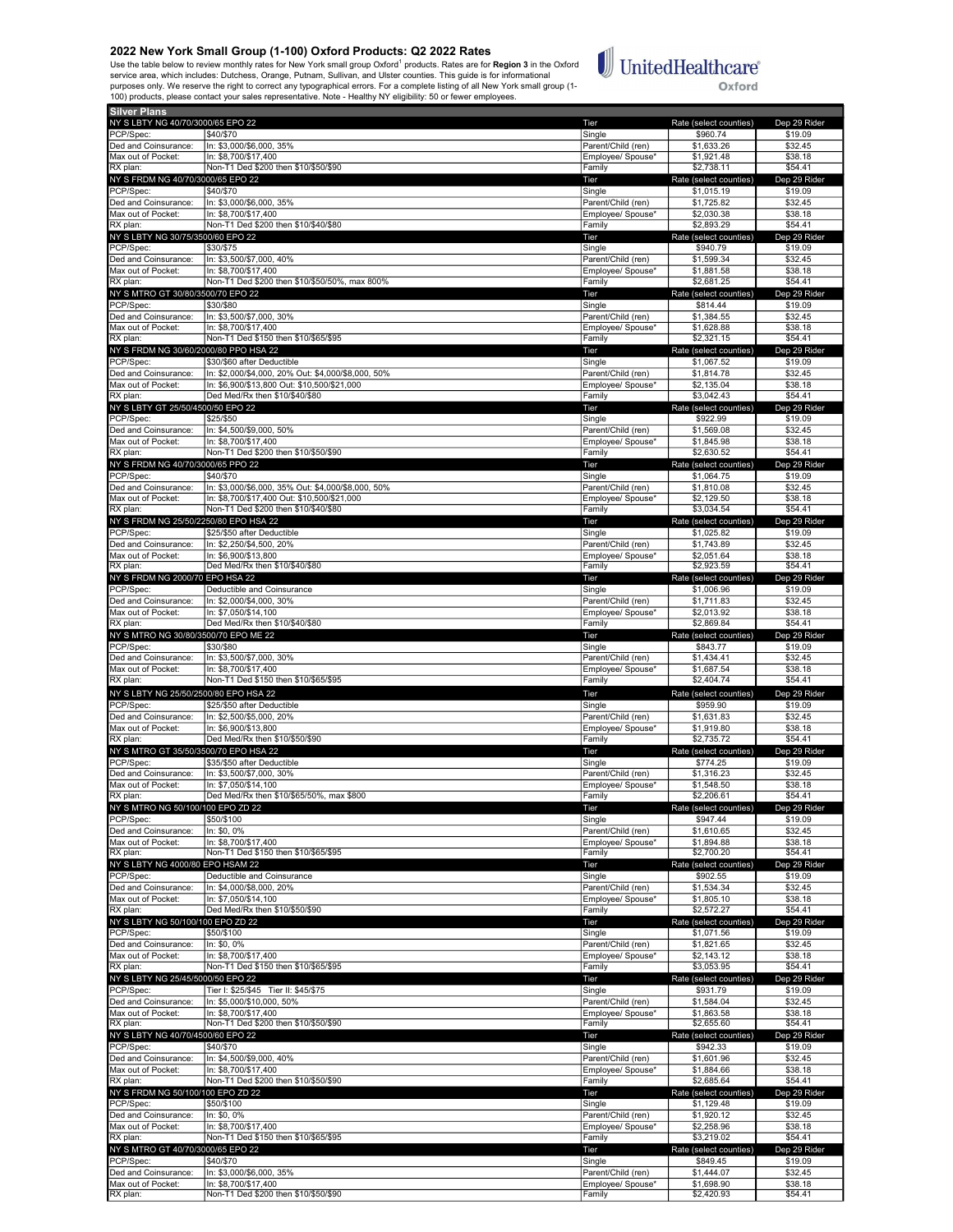Bronze Plans

Use the table below to review monthly rates for New York small group Oxford<sup>1</sup> products. Rates are for **Region 3** in the Oxford<br>service area, which includes: Dutchess, Orange, Putnam, Sullivan, and Ulster counties. This gu



| NY B FRDM NG 5800/50 EPO HSA 22       |                                                       | Tier               | Rate (select counties) | Dep 29 Rider |
|---------------------------------------|-------------------------------------------------------|--------------------|------------------------|--------------|
| PCP/Spec:                             | Deductible and Coinsurance                            | Single             | \$890.71               | \$19.09      |
| Ded and Coinsurance:                  | In: \$5,800/\$11,600, 50%                             | Parent/Child (ren) | \$1,514.21             | \$32.45      |
| Max out of Pocket:                    | In: \$7.050/\$14.100                                  | Employee/ Spouse*  | \$1.781.42             | \$38.18      |
| RX plan:                              | Ded Med/Rx then \$10/\$40/\$80                        | Family             | \$2.538.52             | \$54.41      |
| NY B LBTY NG 7000/100 EPO HSA 22      |                                                       | Tier               | Rate (select counties) | Dep 29 Rider |
| PCP/Spec:                             | Deductible and Coinsurance                            | Single             | \$845.10               | \$19.09      |
| Ded and Coinsurance:                  | In: \$7.000/\$14.000.0%                               | Parent/Child (ren) | \$1,436.67             | \$32.45      |
| Max out of Pocket:                    | In: \$7.050/\$14.100                                  | Employee/ Spouse*  | \$1,690.20             | \$38.18      |
| RX plan:                              | Ded Med/Rx then 0%/0%/0%                              | Family             | \$2,408.54             | \$54.41      |
| NY B MTRO GT 7000/100 EPO HSA 22      |                                                       | Tier               | Rate (select counties) | Dep 29 Rider |
| PCP/Spec:                             | Deductible and Coinsurance                            | Single             | \$721.24               | \$19.09      |
| Ded and Coinsurance:                  | In: \$7,000/\$14,000, 0%                              | Parent/Child (ren) | \$1,226.11             | \$32.45      |
| Max out of Pocket:                    | In: \$7.050/\$14.100                                  | Emplovee/ Spouse*  | \$1,442.48             | \$38.18      |
| RX plan:                              | Ded Med/Rx then 0%/0%/0%                              | Family             | \$2,055.53             | \$54.41      |
|                                       |                                                       |                    |                        |              |
| NY B LBTY NG 25/75/5750/70 EPO HSA 22 |                                                       | Tier               | Rate (select counties) | Dep 29 Rider |
| PCP/Spec:                             | \$25/\$75 after Deductible                            | Single             | \$845.74               | \$19.09      |
| Ded and Coinsurance:                  | In: \$5,750/\$11,500, 30%                             | Parent/Child (ren) | \$1,437.76             | \$32.45      |
| Max out of Pocket:                    | In: \$7.050/\$14.100                                  | Employee/ Spouse*  | \$1,691.48             | \$38.18      |
| RX plan:                              | Ded Med/Rx then 30%/30%/30%                           | Family             | \$2.410.36             | \$54.41      |
| NY B LBTY NG 30/60/6750/80 PPO HSA 22 |                                                       | Tier               | Rate (select counties) | Dep 29 Rider |
| PCP/Spec:                             | \$30/\$60 after Deductible                            | Single             | \$881.75               | \$19.09      |
| Ded and Coinsurance:                  | In: \$6.750/\$13.500. 20% Out: \$10.000/\$20.000. 20% | Parent/Child (ren) | \$1,498.98             | \$32.45      |
| Max out of Pocket:                    | In: \$7,050/\$14,100 Out: \$25,000/\$50,000           | Employee/ Spouse*  | \$1,763.50             | \$38.18      |
| RX plan:                              | Ded Med/Rx then \$10/\$50/\$90                        | Family             | \$2.512.99             | \$54.41      |
| NY B MTRO GT 40/75/6500/50 EPO HSA 22 |                                                       | Tier               | Rate (select counties) | Dep 29 Rider |
| PCP/Spec:                             | \$40/\$75 after Deductible                            | Single             | \$718.17               | \$19.09      |
| Ded and Coinsurance:                  | In: \$6,500/\$13,000, 50%                             | Parent/Child (ren) | \$1,220.89             | \$32.45      |
| Max out of Pocket:                    | In: \$7.050/\$14.100                                  | Employee/ Spouse*  | \$1,436.34             | \$38.18      |

\* Employee / Spouse rate is the rate for Employee / Domestic Partner coverage if additional coverage is available and purchased by the group.<br><sup>1</sup> Oxford insurance products are underwritten by Oxford Health Insurance, Inc.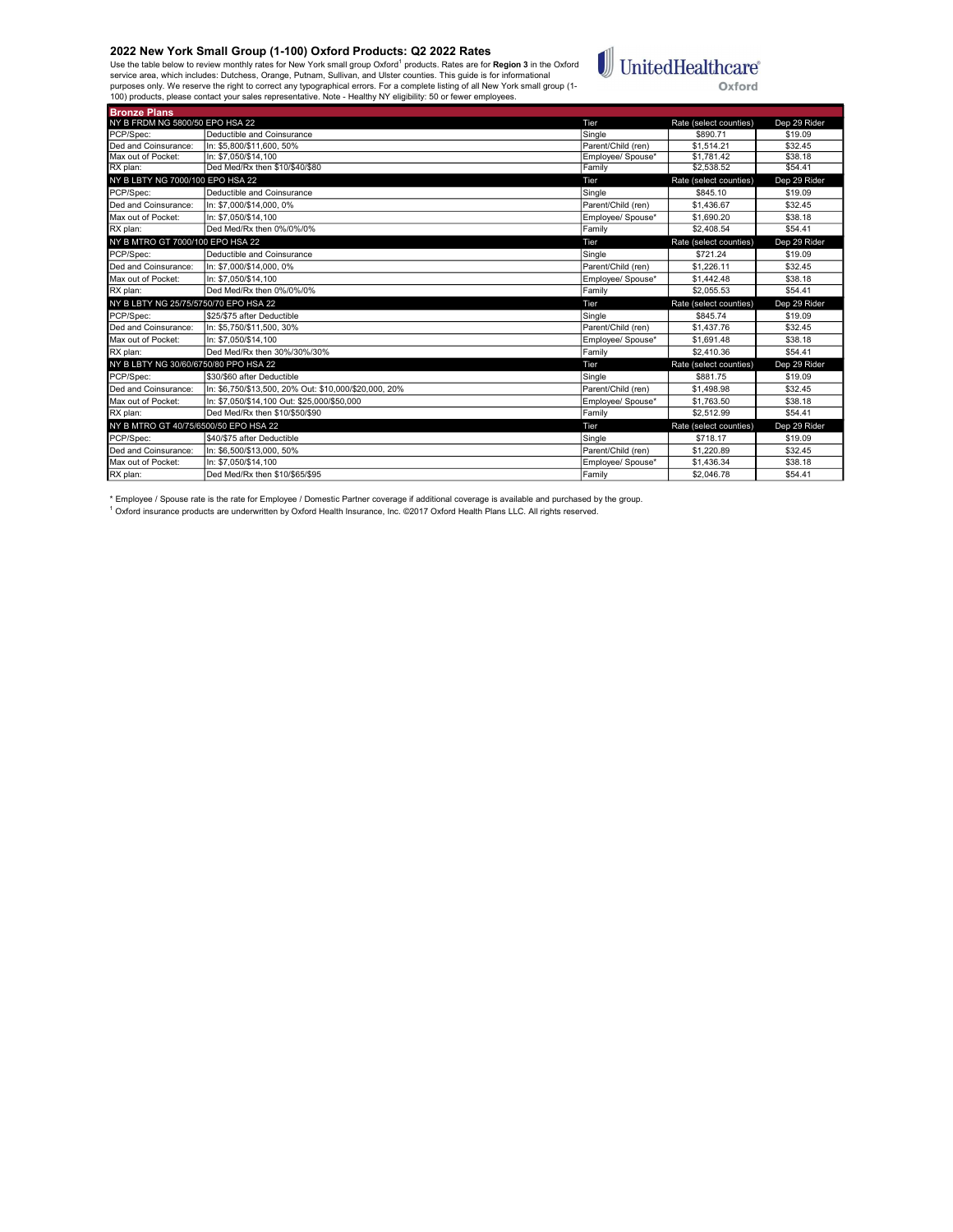Use the table below to review monthly rates for New York small group Oxford<sup>1</sup> products. Rates are for **Region 4** in the Oxford<br>is rorice area, which includes: Bronx, Kings, New York, Queens, Richmond, Rockland, and Westch employees.



| <b>Platinum Plans</b>               |                                                              |                    |                        |              |
|-------------------------------------|--------------------------------------------------------------|--------------------|------------------------|--------------|
| NY P FRDM NG 5/15/100 PPO 22        |                                                              | Tier               | Rate (select counties) | Dep 29 Rider |
| PCP/Spec:                           | \$5/\$15                                                     | Single             | \$1,434.41             | \$17.95      |
| Ded and Coinsurance:                | In: \$0, 0% Out: \$2,000/\$4,000, 30%                        | Parent/Child (ren) | \$2,438.50             | \$30.52      |
| Max out of Pocket:                  | In: \$3.250/\$6.500 Out: \$5.250/\$10.500                    | Employee/ Spouse*  | \$2,868.82             | \$35.90      |
| RX plan:                            | Non-T1 Ded \$100 then \$5/\$35/\$70                          | Family             | \$4,088.07             | \$51.16      |
| NY P FRDM NG 20/40/100 EPO 22       |                                                              | Tier               | Rate (select counties) | Dep 29 Rider |
| PCP/Spec:                           | \$20/\$40                                                    | Single             | \$1,348.86             | \$17.95      |
| Ded and Coinsurance:                | In: \$0, 0%                                                  | Parent/Child (ren) | \$2,293.06             | \$30.52      |
| Max out of Pocket:                  | In: \$3,250/\$6,500                                          | Employee/ Spouse*  | \$2,697.72             | \$35.90      |
| RX plan:                            | Non-T1 Ded \$100 then \$5/\$35/\$70                          | Family             | \$3,844.25             | \$51.16      |
| NY P FRDM NG 5/15/100 EPO 22        |                                                              | Tier               | Rate (select counties) | Dep 29 Rider |
| PCP/Spec:                           | \$5/\$15                                                     | Single             | \$1,378.15             | \$17.95      |
| Ded and Coinsurance:                | In: \$0.0%                                                   | Parent/Child (ren) | \$2,342.86             | \$30.52      |
| Max out of Pocket:                  | In: \$3,250/\$6,500                                          | Employee/ Spouse*  | \$2,756.30             | \$35.90      |
| RX plan:                            | Non-T1 Ded \$100 then \$5/\$35/\$70                          | Family             | \$3,927.73             | \$51.16      |
| NY P FRDM NG 20/40/100 PPO 22       |                                                              | Tier               | Rate (select counties) | Dep 29 Rider |
| PCP/Spec:                           | \$20/\$40                                                    | Single             | \$1,402.14             | \$17.95      |
| Ded and Coinsurance:                | In: \$0, 0% Out: \$3,000/\$6,000, 30%                        | Parent/Child (ren) | \$2,383.64             | \$30.52      |
| Max out of Pocket:                  | In: \$3.250/\$6.500 Out: \$7.750/\$15.500                    | Employee/ Spouse*  | \$2,804.28             | \$35.90      |
| RX plan:                            | Non-T1 Ded \$100 then \$5/\$35/\$70                          | Family             | \$3,996.10             | \$51.16      |
|                                     |                                                              |                    |                        |              |
| NY P FRDM NG 20/40/100 PPO FAIR 22  |                                                              | Tier               | Rate (select counties) | Dep 29 Rider |
| PCP/Spec:                           | \$20/\$40                                                    | Single             | \$1,693.35             | \$17.95      |
| Ded and Coinsurance:                | In: \$0.0% Out: \$5.000/\$10.000. 20%                        | Parent/Child (ren) | \$2,878.70             | \$30.52      |
| Max out of Pocket:                  | In: \$3.250/\$6.500 Out: \$7.750/\$15.500                    | Employee/ Spouse*  | \$3,386.70             | \$35.90      |
| RX plan:                            | Non-T1 Ded \$100 then \$5/\$35/\$70                          | Family             | \$4,826.05             | \$51.16      |
| NY P MTRO GT 15/30/100 EPO 22       |                                                              | Tier               | Rate (select counties) | Dep 29 Rider |
| PCP/Spec:                           | \$15/\$30                                                    | Single             | \$1,086.40             | \$17.95      |
| Ded and Coinsurance:                | In: \$0.0%                                                   | Parent/Child (ren) | \$1,846.88             | \$30.52      |
| Max out of Pocket:                  | In: \$3.250/\$6.500                                          | Employee/ Spouse*  | \$2,172.80             | \$35.90      |
| RX plan:                            | Non-T1 Ded \$150 then \$10/\$65/\$95                         | Family             | \$3.096.24             | \$51.16      |
| NY P LBTY GT 15/30/250/90 EPO LA 22 |                                                              | Tier               | Rate (select counties) | Dep 29 Rider |
| PCP/Spec:                           | \$15/\$30                                                    | Single             | \$1,170.89             | \$17.95      |
| Ded and Coinsurance:                | In: \$250/\$500, 10%                                         | Parent/Child (ren) | \$1,990.51             | \$30.52      |
| Max out of Pocket:                  | In: \$3.250/\$6.500                                          | Employee/ Spouse*  | \$2,341.78             | \$35.90      |
| RX plan:                            | Non-T1 Ded \$200 then \$10/\$50/\$90                         | Family             | \$3,337.04             | \$51.16      |
| NY P LBTY NG 5/35/500/100 EPO 22    |                                                              | Tier               | Rate (select counties) | Dep 29 Rider |
| PCP/Spec:                           |                                                              | Single             | \$1,245.90             | \$17.95      |
| Ded and Coinsurance:                | Tier I: \$5/\$35 Tier II: \$25/\$70<br>In: \$500/\$1,000, 0% | Parent/Child (ren) | \$2,118.03             | \$30.52      |
| Max out of Pocket:                  | In: \$3.050/\$6.100                                          | Employee/ Spouse*  | \$2,491.80             | \$35.90      |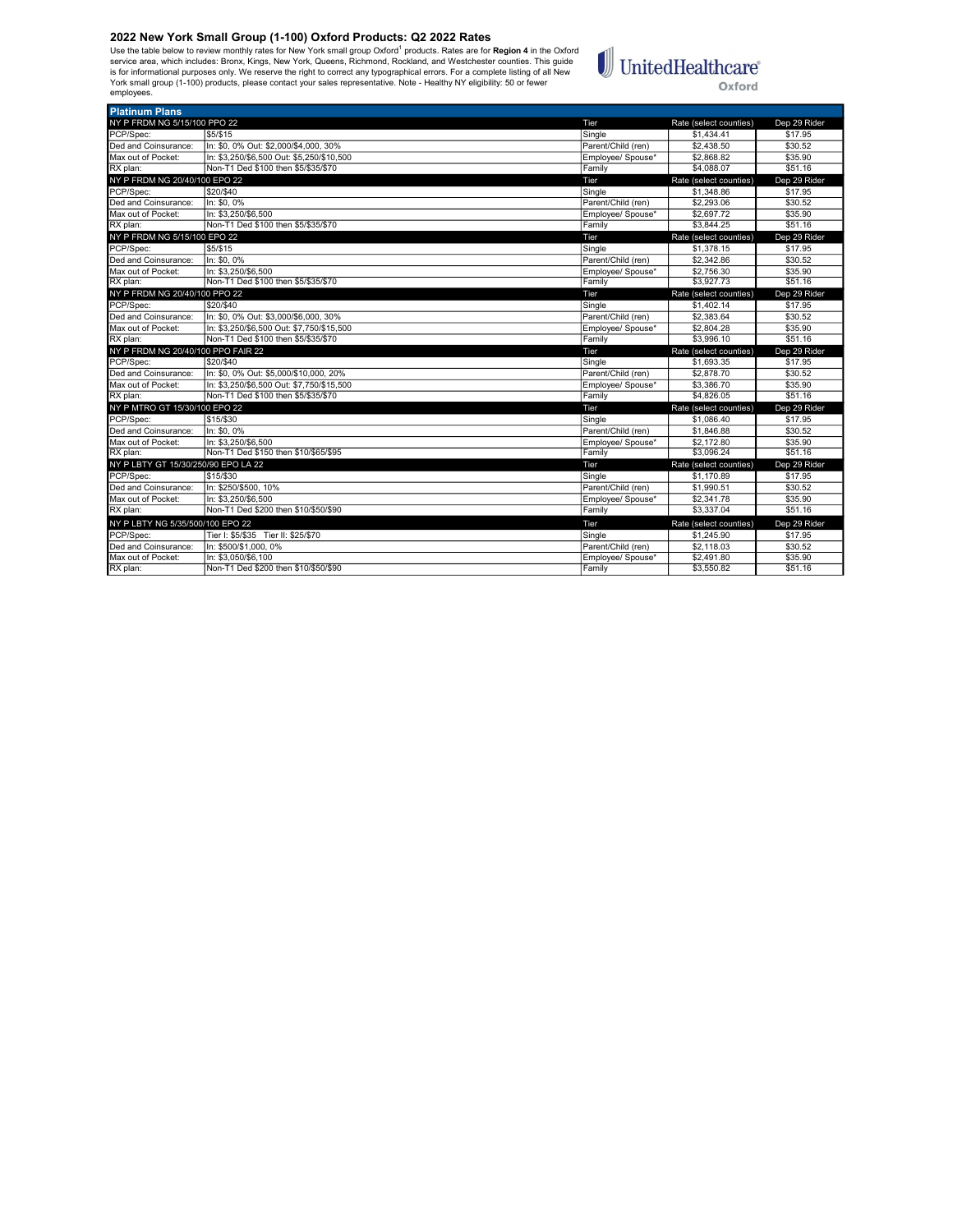Use the table below to review monthly rates for New York small group Oxford<sup>1</sup> products. Rates are for **Region 4** in the Oxford<br>is rorice area, which includes: Bronx, Kings, New York, Queens, Richmond, Rockland, and Westch employees.

# $\mathbb{U}$ United<br>Healthcare® Oxford

| <b>Gold Plans</b><br>NY G LBTY GT 30/60/1250/100 EPO 22 |                                                    |                    |                        |              |
|---------------------------------------------------------|----------------------------------------------------|--------------------|------------------------|--------------|
|                                                         |                                                    | Tier               | Rate (select counties) | Dep 29 Rider |
| PCP/Spec:                                               | \$30/\$60                                          | Single             | \$1,052.89             | \$17.95      |
| Ded and Coinsurance:                                    | In: \$1,250/\$2,500, 0%                            | Parent/Child (ren) | \$1,789.91             | \$30.52      |
| Max out of Pocket:                                      | In: \$6,400/\$12,800                               | Employee/ Spouse*  | \$2,105.78             | \$35.90      |
| RX plan:                                                | Non-T1 Ded \$200 then \$10/\$50/\$90               | Family             | \$3,000.74             | \$51.16      |
| NY G FRDM NG 15/35/1750/90 EPO 22                       |                                                    | Tier               | Rate (select counties) | Dep 29 Rider |
| PCP/Spec:                                               | \$15/\$35                                          | Single             | \$1,142.49             | \$17.95      |
| Ded and Coinsurance:                                    | In: \$1,750/\$3,500, 10%                           | Parent/Child (ren) | \$1,942.23             | \$30.52      |
|                                                         |                                                    |                    | \$2,284.98             |              |
| Max out of Pocket:                                      | In: \$7,500/\$15,000                               | Employee/ Spouse*  |                        | \$35.90      |
| RX plan:                                                | Non-T1 Ded \$150 then \$10/\$40/\$80               | Family             | \$3,256.10             | \$51.16      |
| NY G FRDM NG 25/40/1750/80 EPO 22                       |                                                    | Tier               | Rate (select counties) | Dep 29 Rider |
| PCP/Spec:                                               | \$25/\$40                                          | Single             | \$1,133.18             | \$17.95      |
| Ded and Coinsurance:                                    | In: \$1,750/\$3,500, 20%                           | Parent/Child (ren) | \$1,926.41             | \$30.52      |
| Max out of Pocket:                                      | In: \$6,000/\$12,000                               | Employee/ Spouse*  | \$2,266.36             | \$35.90      |
| RX plan:                                                | Non-T1 Ded \$150 then \$10/\$40/\$80               | Family             | \$3,229.56             | \$51.16      |
| NY G FRDM NG 25/40/1500/80 PPO 22                       |                                                    |                    |                        | Dep 29 Rider |
|                                                         |                                                    | Tier               | Rate (select counties) |              |
| PCP/Spec:                                               | \$25/\$40                                          | Single             | \$1,188.34             | \$17.95      |
| Ded and Coinsurance:                                    | In: \$1,500/\$3,000, 20% Out: \$3,000/\$6,000, 40% | Parent/Child (ren) | \$2,020.18             | \$30.52      |
| Max out of Pocket:                                      | In: \$6,800/\$13,600 Out: \$8,000/\$16,000         | Employee/ Spouse*  | \$2,376.68             | \$35.90      |
| RX plan:                                                | Non-T1 Ded \$150 then \$10/\$40/\$80               | Family             | \$3,386.77             | \$51.16      |
| NY G FRDM NG 50/50/1000/90 EPO 22                       |                                                    | Tier               | Rate (select counties) | Dep 29 Rider |
| PCP/Spec:                                               | \$50/\$50                                          | Single             | \$1,155.17             | \$17.95      |
| Ded and Coinsurance:                                    | In: \$1,000/\$2,000, 10%                           | Parent/Child (ren) | \$1,963.79             | \$30.52      |
|                                                         |                                                    |                    |                        |              |
| Max out of Pocket:                                      | In: \$6,200/\$12,400                               | Employee/ Spouse*  | \$2,310.34             | \$35.90      |
| RX plan:                                                | Non-T1 Ded \$150 then \$10/\$40/\$80               | Family             | \$3,292.23             | \$51.16      |
| NY G FRDM NG 1500/90 PPO HSA 22                         |                                                    | Tier               | Rate (select counties) | Dep 29 Rider |
| PCP/Spec:                                               | Deductible and Coinsurance                         | Single             | \$1,128.31             | \$17.95      |
| Ded and Coinsurance:                                    | In: \$1,500/\$3,000, 10% Out: \$3,000/\$6,000, 40% | Parent/Child (ren) | \$1,918.13             | \$30.52      |
| Max out of Pocket:                                      | In: \$5,500/\$11,000 Out: \$8,000/\$16,000         | Employee/ Spouse*  | \$2,256.62             | \$35.90      |
| RX plan:                                                | Ded Med/Rx then \$10/\$40/\$80                     | Family             | \$3,215.68             | \$51.16      |
|                                                         |                                                    |                    |                        |              |
| NY G FRDM NG 1500/90 EPO HSA 22                         |                                                    | Tier               | Rate (select counties) | Dep 29 Rider |
| PCP/Spec:                                               | Deductible and Coinsurance                         | Single             | \$1,081.24             | \$17.95      |
| Ded and Coinsurance:                                    | In: \$1,500/\$3,000, 10%                           | Parent/Child (ren) | \$1,838.11             | \$30.52      |
| Max out of Pocket:                                      | In: \$5,500/\$11,000                               | Employee/ Spouse*  | \$2,162.48             | \$35.90      |
| RX plan:                                                | Ded Med/Rx then \$10/\$40/\$80                     | Family             | \$3,081.53             | \$51.16      |
| NY G MTRO GT 25/40/1250/80 EPO 22                       |                                                    | Tier               | Rate (select counties) | Dep 29 Rider |
| PCP/Spec:                                               | \$25/\$40                                          | Single             | \$921.20               | \$17.95      |
|                                                         |                                                    |                    | \$1,566.04             | \$30.52      |
| Ded and Coinsurance:                                    | In: \$1,250/\$2,500, 20%                           | Parent/Child (ren) |                        |              |
| Max out of Pocket:                                      | In: \$6,000/\$12,000                               | Employee/ Spouse*  | \$1,842.40             | \$35.90      |
| RX plan:                                                | Non-T1 Ded \$150 then \$10/\$65/\$95               | Family             | \$2,625.42             | \$51.16      |
| NY G MTRO GT 25/40/600/80 EPO HNY 22                    |                                                    | Tier               | Rate (select counties) | Dep 29 Rider |
| PCP/Spec:                                               | \$25/\$40 after Deductible                         | Single             | \$790.05               | \$17.95      |
| Ded and Coinsurance:                                    | In: \$600/\$1,200, 20%                             | Parent/Child (ren) | \$1,343.09             | \$30.52      |
| Max out of Pocket:                                      | In: \$4,000/\$8,000                                | Employee/ Spouse*  | \$1,580.10             | \$35.90      |
| RX plan:                                                | \$10/\$35/\$70                                     | Family             | \$2,251.64             | \$51.16      |
| NY G LBTY NG 30/60/2000/70 EPO 22                       |                                                    |                    |                        |              |
|                                                         |                                                    | Tier               | Rate (select counties) | Dep 29 Rider |
| PCP/Spec:                                               | \$30/\$60                                          | Single             | \$1,014.36             | \$17.95      |
| Ded and Coinsurance:                                    | In: \$2,000/\$4,000, 30%                           | Parent/Child (ren) | \$1,724.41             | \$30.52      |
| Max out of Pocket:                                      | In: \$8,400/\$16,800                               | Employee/ Spouse*  | \$2,028.72             | \$35.90      |
| RX plan:                                                | Non-T1 Ded \$200 then \$10/\$50/\$90               | Family             | \$2,890.93             | \$51.16      |
| NY G MTRO NG 25/40/1250/80 EPO ME 22                    |                                                    | Tier               | Rate (select counties) | Dep 29 Rider |
| PCP/Spec:                                               | \$25/\$40                                          | Single             | \$954.36               | \$17.95      |
| Ded and Coinsurance:                                    | In: \$1,250/\$2,500, 20%                           | Parent/Child (ren) | \$1,622.41             | \$30.52      |
|                                                         |                                                    |                    |                        |              |
| Max out of Pocket:                                      | In: \$6,000/\$12,000                               | Employee/ Spouse*  | \$1,908.72             | \$35.90      |
| RX plan:                                                | Non-T1 Ded \$150 then \$10/\$65/\$95               | Family             | \$2,719.93             | \$51.16      |
| NY G FRDM NG 30/60/2250/70 EPO 22                       |                                                    | Tier               | Rate (select counties) | Dep 29 Rider |
| PCP/Spec:                                               | \$30/\$60                                          | Single             | \$1,066.25             | \$17.95      |
| Ded and Coinsurance:                                    | In: \$2,250/\$4,500, 30%                           | Parent/Child (ren) | \$1,812.63             | \$30.52      |
| Max out of Pocket:                                      | In: \$8,700/\$17,400                               | Employee/ Spouse*  | \$2,132.50             | \$35.90      |
| RX plan:                                                | Non-T1 Ded \$150 then \$10/\$40/\$80               | Family             | \$3,038.81             | \$51.16      |
| NY G LBTY NG 25/50/100 EPO ZD 22                        |                                                    |                    | Rate (select countil   | Jen 29 Rio   |
| PCP/Spec:                                               |                                                    |                    |                        |              |
|                                                         | \$25/\$50                                          | Single             | \$1,150.58             | \$17.95      |
| Ded and Coinsurance:                                    | In: \$0, 0%                                        | Parent/Child (ren) | \$1,955.99             | \$30.52      |
| Max out of Pocket:                                      | In: \$6.000/\$12.000                               | Employee/ Spouse*  | \$2,301.16             | \$35.90      |
| RX plan:                                                | Non-T1 Ded \$200 then \$10/\$50/\$90               | Family             | \$3,279.15             | \$51.16      |
| NY G LBTY NG 1500/90 EPO HSAM 22                        |                                                    | Tier               | Rate (select counties) | Dep 29 Rider |
| PCP/Spec:                                               | Deductible and Coinsurance                         | Single             | \$1,026.90             | \$17.95      |
| Ded and Coinsurance:                                    | In: \$1,500/\$3,000, 10%                           | Parent/Child (ren) | \$1,745.73             | \$30.52      |
| Max out of Pocket:                                      | In: \$5.500/\$11.000                               | Emplovee/ Spouse*  |                        |              |
| RX plan:                                                |                                                    |                    | \$2,053.80             | \$35.90      |
|                                                         | Ded Med/Rx then \$10/\$50/\$90                     | Family             | \$2,926.67             | \$51.16      |
| NY G LBTY NG 20/40/2000/80 EPO 22                       |                                                    | Tier               | Rate (select counties) | Dep 29 Rider |
| PCP/Spec:                                               | Tier I: \$20/\$40 Tier II: \$40/\$80               | Single             | \$1,024.94             | \$17.95      |
| Ded and Coinsurance:                                    | In: \$2,000/\$4,000, 20%                           | Parent/Child (ren) | \$1,742.40             | \$30.52      |
| Max out of Pocket:                                      | In: \$8,500/\$17,000                               | Employee/ Spouse*  | \$2,049.88             | \$35.90      |
| RX plan:                                                | Non-T1 Ded \$200 then \$10/\$50/\$90               | Family             | \$2,921.08             | \$51.16      |
|                                                         |                                                    |                    |                        |              |
| NY G FRDM NG 1750/100 EPO HSAM 22                       |                                                    | Tier               | Rate (select counties) | Dep 29 Rider |
| PCP/Spec:                                               | Deductible and Coinsurance                         | Single             | \$1,100.01             | \$17.95      |
| Ded and Coinsurance:                                    | In: \$1,750/\$3,500, 0%                            | Parent/Child (ren) | \$1,870.02             | \$30.52      |
| Max out of Pocket:                                      | In: \$6,800/\$13,600                               | Employee/ Spouse*  | \$2,200.02             | \$35.90      |
| RX plan:                                                | Ded Med/Rx then \$10/\$40/\$80                     | Family             | \$3,135.03             | \$51.16      |
| NY G FRDM NG 25/50/100 EPO 22                           |                                                    | Tier               | Rate (select counties) | Dep 29 Rider |
| PCP/Spec:                                               |                                                    |                    |                        |              |
|                                                         | \$25/\$50                                          | Single             | \$1,215.93             | \$17.95      |
| Ded and Coinsurance:                                    | In: \$0, 0%                                        | Parent/Child (ren) | \$2,067.08             | \$30.52      |
| Max out of Pocket:                                      | In: \$6,000/\$12,000                               | Employee/ Spouse*  | \$2,431.86             | \$35.90      |
| RX plan:                                                | Non-T1 Ded \$150 then \$10/\$65/\$95               | Family             | \$3,465.40             | \$51.16      |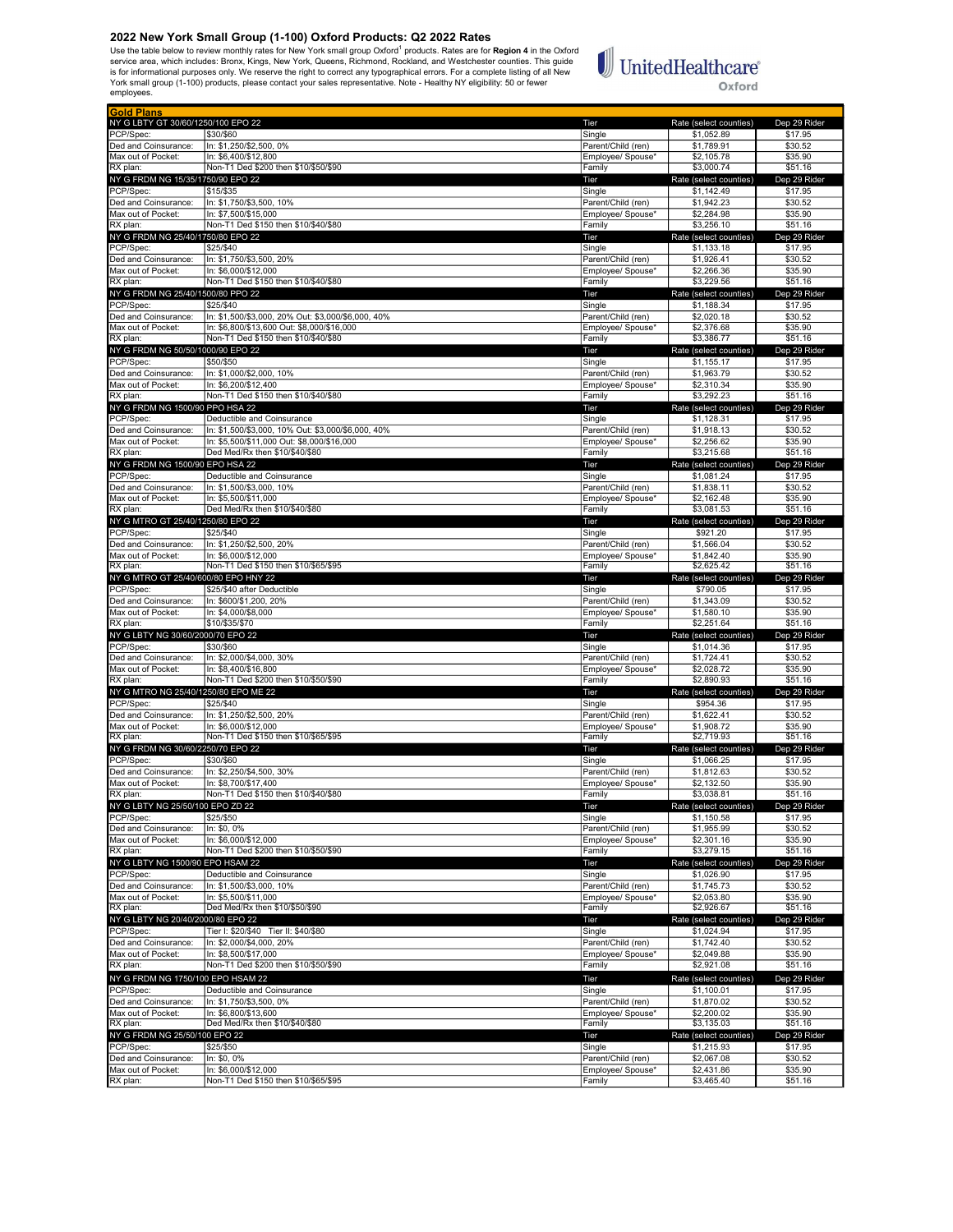Use the table below to review monthly rates for New York small group Oxford<sup>1</sup> products. Rates are for Region 4 in the Oxford service area, which includes: Bronx, Kings, New York, Queens, Richmond, Rockland, and Westchester counties. This guide is for informational purposes only. We reserve the right to correct any typographical errors. For a complete listing of all New<br>York small group (1-100) products, please contact your sales representative. Note - Healthy NY employees.

## **UnitedHealthcare**® Oxford

Silver Plans NY SLBTY NG 40/70/3000/65 EPO 22 **The Rate (select counties)** Dep 29 Ride PCP/Spec: \$40/\$70 Single \$903.20 \$17.95 Ded and Coinsurance:  $\vert$  In: \$3,000/\$6,000, 35% Parent/Child (ren) \$1,535.44 \$30.52 Max out of Pocket: In: \$8,700/\$17,400 **Employee/ Spouse\* \$1,806.40** \$35.90 RX plan: Non-T1 Ded \$200 then \$10/\$50/\$90 Family \$2,574.12 \$51.16 NY S FRDM NG 40/70/3000/65 EPO 22 Tier Rate (select counties) Dep 29 Rider PCP/Spec: \$40/\$70 Single \$954.40 \$17.95 Ded and Coinsurance: In: \$3,000/\$6,000, 35% **Parent/Child (ren)** \$1,622.48 \$30.52 Max out of Pocket: In: \$8,700/\$17,400<br>
Max out of Pocket: In: \$8,700/\$17,400<br>
RX plan: S2,720.04 \$51.16<br>
RX plan: \$2,720.04 \$51.16 Richary Robert Planet \$10/\$40/\$80<br>500/60 Family \$200 then \$10/\$40/\$80. NY SLBTY NG 30/75/3500/60 EPO 22 **Tier** Rate (select counties) Dep 29 Ri PCP/Spec: \$30/\$75 \$17.95 \$17.95 \$17.95 \$17.95 \$17.95 \$17.95 \$17.95 \$17.95 \$17.95 \$17.95 Ded and Coinsurance: In: \$3,500/\$7,000, 40% Parent/Child (ren) \$1,503.57 \$30.52<br>Max out of Pocket: In: \$8,700/\$17,400 \$35.90 \$35.90 \$35.90 Max out of Pocket: In: \$8,700/\$17,400<br>RX plan: Non-T1 Ded \$200 then \$10/\$50/50% max 800% examine the state of the state of the state of the state of<br>RX plan: \$2,520.68 \$51.16 RX plan: Non-T1 Ded \$200 then \$10/\$50/50%, max 800% Family Family \$2,520.68 \$51.16<br>
RX plan: RX plan: S2,520.68 \$51.16<br>
NY S MTRO GT 30/80/3500/70 EPO 22 Rid NY S MTRO GT 30/80/3500/70 EPO 22 Tier Rate (select counties) Dep 29 Rider PCP/Spec: \$30/\$80 Single \$765.67 \$17.95 Ded and Coinsurance: In: \$3,500/\$7,000, 30% Parent/Child (ren) \$1,301.64 \$30.52 Max out of Pocket: In: \$8,700/\$17,400<br>RX plan: Non-T1 Ded \$150 then \$10/\$65/\$95 Family \$2,182.16 \$51.16 \$51.16 NY S FRDM NG 30/60/2000/80 PPO HSA 22 **Tier** Rate (select counties) Dep 29 Rider PCP/Spec: \$30/\$60 after Deductible \$1,003.59 \$17.95<br>Ded and Coinsurance: In: \$2,000/\$4,000, 20% Out: \$4,000/\$8,000, 50% \$17.95 \$1,706 perent/Child (ren) \$1,706.10 Ded and Coinsurance: In: \$2,000/\$4,000, 20% Out: \$4,000/\$8,000, 50% Parent/Child (ren) \$1,706.10 \$30.52<br>Max out of Pocket: In: \$6,900/\$13,800 Out: \$10,500/\$21,000 Max out of Pocket: In: \$6,900/\$13,800 Out: \$10,500/\$21,000 Publishing the Max out of Pocket: In: \$6,900/\$13,800<br>RX plan: Ded Med/Rx then \$10/\$40/\$80 Publishing the State of State of State of State of State of State of Stat <u>RX 23,860,918,866</u>.231.1610,000<br>Ded Med/Rx then \$10/\$40/\$80 NY S LBTY GT 25/50/4500/50 EPO 22 Tier Rate (select counties) Dep 29 Rider PCP/Spec: \$25/\$50 Single \$867.72 \$17.95 Ded and Coinsurance: In: \$4,500/\$9,000, 50% Parent/Child (ren) \$1,475.12 \$30.52<br>Max out of Pocket: In: \$8,700/\$17,400 **Parent/Child (ren)** \$1,735.44 \$35.90 Max out of Pocket: In: \$8,700/\$17,400 **Employee/ Spouse\* \$1,735.44** \$35.90 ных основа, на селото на селото в селото на селото на селото на селото на селото на селото на селото на селото<br>Предпорти в 100п-Т1 Ded \$200 then \$10/\$50/\$90 Family \$2,473.00 \$51.16 \$51.16 Family \$2,473.00 \$51.16 NY S FRDM NG 40/70/3000/65 PPO 22 Nicolae State (select counties) Dep 29 Richards Dep 29 Richards Dep 29 Richards Dep 29 Richards Dep 29 Richards Dep 29 Richards State (select counties) Dep 29 Richards State (select counti PCP/Spec: \$40/\$70 \$17.95 \$10.99 \$17.95 \$17.95 \$17.95 \$17.95 \$17.95 \$17.95 \$17.95 \$17.95 \$17.95 \$17.95 Ded and Coinsurance: In: \$3,000/\$6,000, 35% Out: \$4,000/\$8,000, 50% Parent/Child (ren) \$1,701.68 \$30.52 Max out of Pocket: In: \$8,700/\$17,400 Out: \$10,500/\$21,000 Publishing the Max out of Pocket: In: \$3,700/\$17,400<br>RX plan: Tamily \$2,852.82 \$51.16 \$200 then \$10/\$40/\$80 Publishing the Max of Tamily \$2,852.82 \$51.16 RX plan: Non-T1 Ded \$200 then \$10/\$40/\$80<br>NY S FRDM NG 25/50/2250/80 EPO HSA 22 **Family \$2,852.82** Fier Rate (select country the Rate (select country the Rate (select country) ny North Control of the Control of the Control of the Control of the Control of the Control of the Control of the Control of the Control of the Control of the Control of the Control of the Control of the Control of the Co PCP/Spec: \$25/\$50 after Deductible \$964.39 \$17.95 Ded and Coinsurance: In: \$2,250/\$4,500, 20% Parent/Child (ren) \$1,639.46 \$30.52 Max out of Pocket: In: \$6,900/\$13,800 **Employee/ Spouse\* \$1,928.78** \$35.90 RX plan: Ded Med/Rx then \$10/\$40/\$80 Family \$2,748.51 \$51.16 NY S FRDM NG 2000/70 EPO HSA 22 Tier Rate (select counties) Dep 29 Rider PCP/Spec: **Deductible and Coinsurance** Single **Single Single Single \$946.66** \$17.95 Ded and Coinsurance: In: \$2,000/\$4,000, 30% **Parent/Child (ren)** \$1,609.32 \$30.52 \$30.52 Max out of Pocket: In: \$7,050/\$14,100 **Employee/ Spouse\* \$1,893.32** \$35.90 RX plan: Ded Med/Rx then \$10/\$40/\$80 Family \$2,697.98 \$51.16 NY S MTRO NG 30/80/3500/70 EPO ME 22 No. 2012 | The Terminal State (select counties) Dep 29 Rider Rate (select counties) Dep 29 Rid<br>PCP/Spec: | | \$30/\$80 | \$17.95 | \$17.95 | \$17.95 | \$17.95 | \$17.95 | \$17.95 | \$17.95 PCP/Spec: \$30/\$80 \$17.95 \$17.95 \$17.95 \$17.95 \$17.95 \$17.95 \$17.95 \$17.95 \$17.95 \$17.95 \$17.95 \$17.95 Ded and Coinsurance: |In: \$3,500/\$7,000, 30% Parent/Child (ren) \$1,348.51 \$30.52<br>Max out of Pocket: |In: \$8,700/\$17,400 Parent/Child (ren) \$1,586.48 \$35.90 Max out of Pocket: In: \$8,700/\$17,400 **Employee/ Spouse\* \$1,586.48** \$35.90 Max care in the section of the section of the section of the section of the section of the section of the section of the section of the section of the section of the section of the section of the section of the section of NY S LBTY NG 25/50/2500/80 EPO HSA 22 Tier Rate (select counties) Dep 29 Rider PCP/Spec: \$25/\$50 after Deductible \$902.42 \$17.95 Ded and Coinsurance: In: \$2,500/\$5,000, 20% Parent/Child (ren) \$1,534.11 \$30.52<br>Max out of Pocket: In: \$6,900/\$13,800 Max out of Pocket: In: \$6,900/\$13,800 Employee/ Spouse\* \$1,804.84 \$35.90 <u>R. Co, 550/4 15,555</u><br>Ded Med/Rx then \$10/\$50/\$90 NY S MTRO GT 35/50/3500/70 EPO HSA 22<br>
NY S MTRO GT 35/50/3500/70 EPO HSA 22 Tier Rate (select counties) Dep 29 Rider<br>
PCP/Spec: State (select counties) State of the State of State of State of State State State State State PCP/Spec: \$35/\$50 after Deductible \$17.95 \$17.95 Ded and Coinsurance: In: \$3,500/\$7,000, 30% Parent/Child (ren) \$1,237.41 \$30.52 Max out of Pocket: In: \$7,050/\$14,100 **Employee/ Spouse\* \$1,455.78** \$35.90 RX plan: Ded Med/Rx then \$10/\$65/50%, max \$800 Family Family \$2,074.49 \$51.16 NY S MTRO NG 50/100/100 EPO ZD 22 CHE COUNTER THE Rate (select counties) Dep 29 Richard Rate (select counties) Dep 29 Richard Rate (select counties) Dep 29 Richard S50/3100 PCP/Spec: \$50/\$100 \$17.95 \$190.70 \$17.95 \$17.95 Ded and Coinsurance: In: \$0, 0% Parent/Child (ren) \$1,514.19 \$30.52 Max out of Pocket: In: \$8,700/\$17,400 Employee/ Spouse\* \$1,781.40 \$35.90 RX plan: Non-T1 Ded \$150 then \$10/\$65/\$95 Family Family \$2,538.50 S51.16<br>
RX plan: Non-T1 Ded \$150 then \$10/\$65/\$95 Family \$2,538.50 \$51.16<br>
NY SLBTY NG 4000/80 EPO HSAM 22 Tier Rate (select counties) Dep 29 Ri NY S LBTY NG 4000/80 EPO HSAM 22 Tier Rate (select counties) Dep 29 Rider PCP/Spec: Deductible and Coinsurance Single \$848.50 \$17.95 0ed and Coinsurance: |In: \$4,000/\$8,000, 20% Parent/Child (ren) \$1,442.45 \$30.52<br>Aax out of Pocket: |In: \$7,050/\$14,100 \$35.90 Max out of Pocket: In: \$7,050/\$14,100 \$35.90<br>RX plan: Ded Med/Rx then \$10/\$50/\$90 \$25.90 Expouse and Family \$2,418.23 \$51.16 ration and the context of the CHO and Tamily the CHO and the CHO and the CHO and the CHO and the CHO and the CHO and the CHO and the CHO and the CHO and the CHO and the CHO and the CHO and the CHO and the CHO and the CHO a NY S LBTY NG 50/100/100 EPO ZD 22 Tier Rate (select counties) Dep 29 Rider PCP/Spec: \$50/\$100 \$17.95 \$17.95 \$17.95 \$17.95 \$17.95 \$17.95 \$17.95 \$17.95 \$17.95 Ded and Coinsurance: In: \$0, 0% Parent/Child (ren) \$1,712.56 \$30.52 Max out of Pocket: In: \$8,700/\$17,400 **Employee/ Spouse\* \$2,014.78** \$35.90 RX plan: Non-T1 Ded \$150 then \$10/\$65/\$95 Family \$2,871.06 \$51.16 \$2,871.06 \$51.16 \$1.16<br>NY SLBTY NG 25/45/5000/50 EPO 22 Family \$2,871.06 \$51.16 Family \$2,871.06 \$51.16 NY SLBTY NG 25/45/5000/50 EPO 22 CHE COUNTER THE RATE (Select counties) Dep 29 Rider Rate (select counties) Dep 29 Rid PCP/Spec: Tier I: \$25/\$45 Tier II: \$45/\$75 Single Single \$875.99 \$17.95<br>Ped and Coinsurance: In: \$5,000/\$10,000, 50% State \$80.52 Parent/Child (ren) \$1,489.18 \$30.52 In: \$5,000/\$10,000, 50% Max out of Pocket: In: \$8,700/\$17,400<br>RX plan: Non-T1 Ded \$200 then \$10/\$50/\$90 **Employee/ Spouse\* \$1,751.98** \$35.90<br>Employee/ Spouse\* \$1,751.98 \$2,496.57 \$51.16 Roof-T1 Ded \$200 then \$10/\$50/\$90<br>
Reference to the state of the state of the state of the state of the state of the state (select counties) S2,496.57 \$51.16<br>
Rate (select counties) Dep 29 Ric NY SLETY NG 40/70/4500/60 EPO 22<br>
PCP/Spec: (\$40/\$70 State (\$40/\$70 State (\$40/\$70 State (\$40/\$70 State (\$40/\$70 State (\$40/\$70 State (\$40/\$70<br>
PCP/Spec: (\$40/\$70 State (\$40/\$70 State (\$40/\$70 State (\$40/\$70 State (\$40/\$70 PCP/Spec: \$40/\$70 Single \$885.90 \$17.95 Ded and Coinsurance: In: \$4,500/\$9,000, 40% **Parent/Child (ren)** \$1,506.03 \$30.52 Max out of Pocket: In: \$8,700/\$17,400<br>RX plan: Non-T1 Ded \$200 then \$10/\$50/\$90 **Family \$2,524.82** \$51.16 NY S FRDM NG 50/100/100 EPO ZD 22 CHE COUNTER THE Rate (select counties) Dep 29 Richards Dep 29 Richards Dep 29 Richards Dep 29 Richards Dep 29 Richards Dep 29 Richards S17.95 PCP/Spec: \$50/\$100 \$50/\$100 \$17.95 \$1,061.84 \$17.95 Ded and Coinsurance: In: \$0, 0% Parent/Child (ren) \$1,805.13 \$30.52 Max out of Pocket: In: \$8,700/\$17,400 **Employee/ Spouse\* \$2,123.68** \$35.90 RX plan: Non-T1 Ded \$150 then \$10/\$65/\$95 Family \$3,026.24 \$51.16 NY S MTRO GT 40/70/3000/65 EPO 22 Tier Rate (select counties) Dep 29 Rider PCP/Spec: \$40/\$70 State \$17.95 \$17.95 \$17.95 \$17.95 \$17.95 \$17.95 \$17.95 \$17.95 \$17.95 \$17.95 \$17.95 Ded and Coinsurance: In: \$3,000/\$6,000, 35% **Parent/Child (ren)** \$1,357.59 \$30.52 Max out of Pocket: In: \$8,700/\$17,400 **Employee/ Spouse\* \$1,597.16** \$35.90

RX plan: Non-T1 Ded \$200 then \$10/\$50/\$90 Family \$2,275.95 \$51.16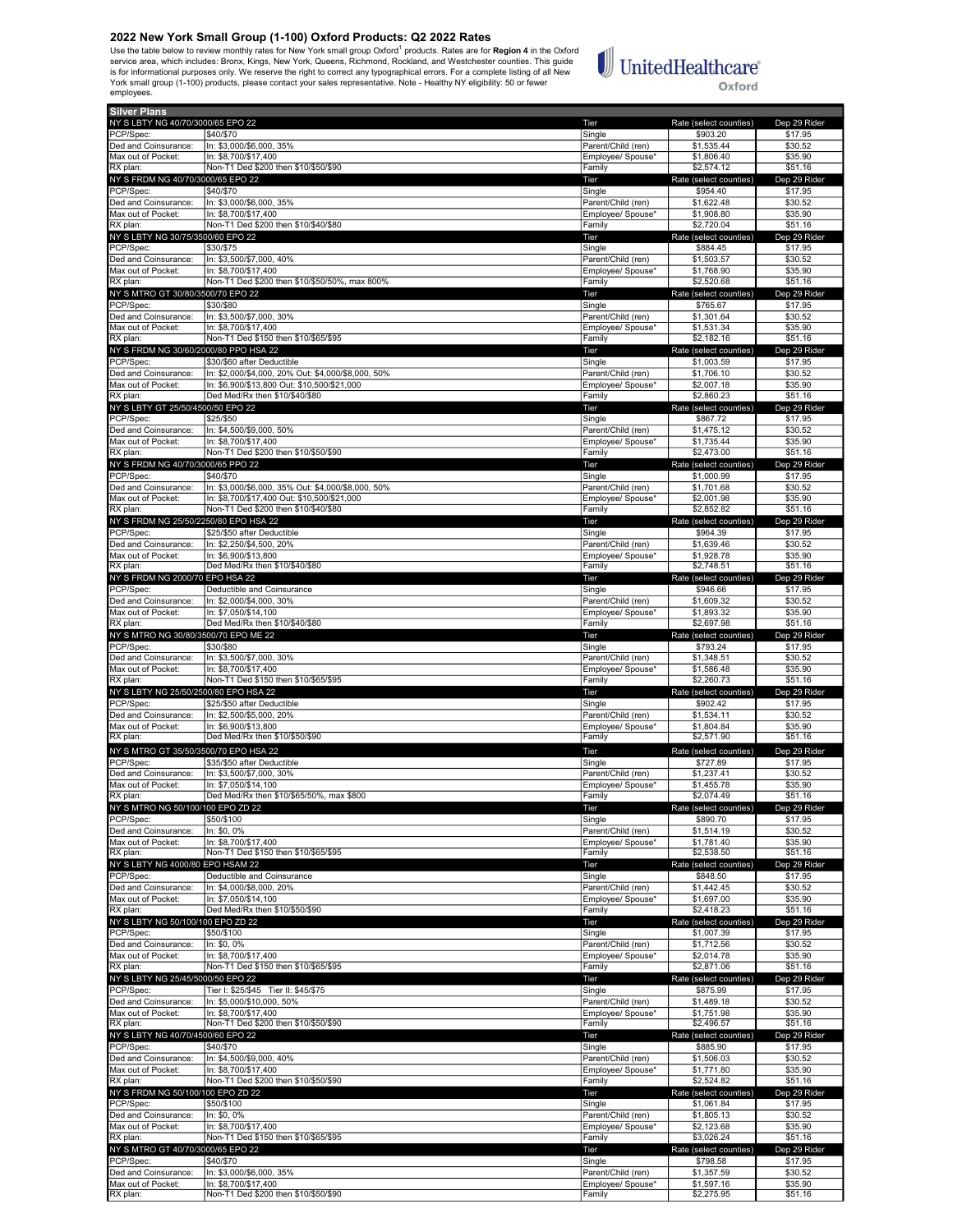Use the table below to review monthly rates for New York small group Oxford<sup>1</sup> products. Rates are for **Region 4** in the Oxford<br>is rorice area, which includes: Bronx, Kings, New York, Queens, Richmond, Rockland, and Westch employees.

## UnitedHealthcare® Oxford

J

| <b>Bronze Plans</b>                   |                                                       |                    |                        |              |
|---------------------------------------|-------------------------------------------------------|--------------------|------------------------|--------------|
| NY B FRDM NG 5800/50 EPO HSA 22       |                                                       | <b>Tier</b>        | Rate (select counties) | Dep 29 Rider |
| PCP/Spec:                             | Deductible and Coinsurance                            | Sinale             | \$837.37               | \$17.95      |
| Ded and Coinsurance:                  | In: \$5.800/\$11.600, 50%                             | Parent/Child (ren) | \$1.423.53             | \$30.52      |
| Max out of Pocket:                    | In: \$7.050/\$14.100                                  | Employee/ Spouse*  | \$1,674.74             | \$35.90      |
| RX plan:                              | Ded Med/Rx then \$10/\$40/\$80                        | Family             | \$2,386.50             | \$51.16      |
| NY B LBTY NG 7000/100 EPO HSA 22      |                                                       | Tier               | Rate (select counties) | Dep 29 Rider |
| PCP/Spec:                             | Deductible and Coinsurance                            | Single             | \$794.50               | \$17.95      |
| Ded and Coinsurance:                  | In: \$7.000/\$14.000, 0%                              | Parent/Child (ren) | \$1.350.65             | \$30.52      |
| Max out of Pocket:                    | In: \$7.050/\$14.100                                  | Employee/ Spouse*  | \$1,589.00             | \$35.90      |
| RX plan:                              | Ded Med/Rx then 0%/0%/0%                              | Family             | \$2,264.33             | \$51.16      |
| NY B MTRO GT 7000/100 EPO HSA 22      |                                                       | Tier               | Rate (select counties) | Dep 29 Rider |
| PCP/Spec:                             | Deductible and Coinsurance                            | Single             | \$678.05               | \$17.95      |
| Ded and Coinsurance:                  | In: \$7.000/\$14.000, 0%                              | Parent/Child (ren) | \$1.152.69             | \$30.52      |
| Max out of Pocket:                    | In: \$7.050/\$14.100                                  | Employee/ Spouse*  | \$1,356.10             | \$35.90      |
| RX plan:                              | Ded Med/Rx then 0%/0%/0%                              | Family             | \$1.932.44             | \$51.16      |
| NY B LBTY NG 25/75/5750/70 EPO HSA 22 |                                                       | Tier               | Rate (select counties) | Dep 29 Rider |
| PCP/Spec:                             | \$25/\$75 after Deductible                            | Sinale             | \$795.09               | \$17.95      |
| Ded and Coinsurance:                  | In: \$5.750/\$11.500. 30%                             | Parent/Child (ren) | \$1.351.65             | \$30.52      |
| Max out of Pocket:                    | In: \$7.050/\$14.100                                  | Employee/ Spouse*  | \$1,590.18             | \$35.90      |
| RX plan:                              | Ded Med/Rx then 30%/30%/30%                           | Family             | \$2,266.01             | \$51.16      |
| NY B LBTY NG 30/60/6750/80 PPO HSA 22 |                                                       | Tier               | Rate (select counties) | Dep 29 Rider |
| PCP/Spec:                             | \$30/\$60 after Deductible                            | Single             | \$828.95               | \$17.95      |
| Ded and Coinsurance:                  | In: \$6.750/\$13.500. 20% Out: \$10.000/\$20.000. 20% | Parent/Child (ren) | \$1,409.22             | \$30.52      |
| Max out of Pocket:                    | In: \$7.050/\$14.100 Out: \$25.000/\$50.000           | Employee/ Spouse*  | \$1,657.90             | \$35.90      |
| RX plan:                              | Ded Med/Rx then \$10/\$50/\$90                        | Family             | \$2.362.51             | \$51.16      |
| NY B MTRO GT 40/75/6500/50 EPO HSA 22 |                                                       | Tier               | Rate (select counties) | Dep 29 Rider |
| PCP/Spec:                             | \$40/\$75 after Deductible                            | Sinale             | \$675.17               | \$17.95      |
| Ded and Coinsurance:                  | In: \$6.500/\$13.000. 50%                             | Parent/Child (ren) | \$1,147.79             | \$30.52      |
| Max out of Pocket:                    | In: \$7.050/\$14.100                                  | Employee/ Spouse*  | \$1.350.34             | \$35.90      |
| RX plan:                              | Ded Med/Rx then \$10/\$65/\$95                        | Family             | \$1.924.23             | \$51.16      |

\* Employee / Spouse rate is the rate for Employee / Domestic Partner coverage if additional coverage is available and purchased by the group.<br><sup>1</sup> Oxford insurance products are underwritten by Oxford Health Insurance, Inc.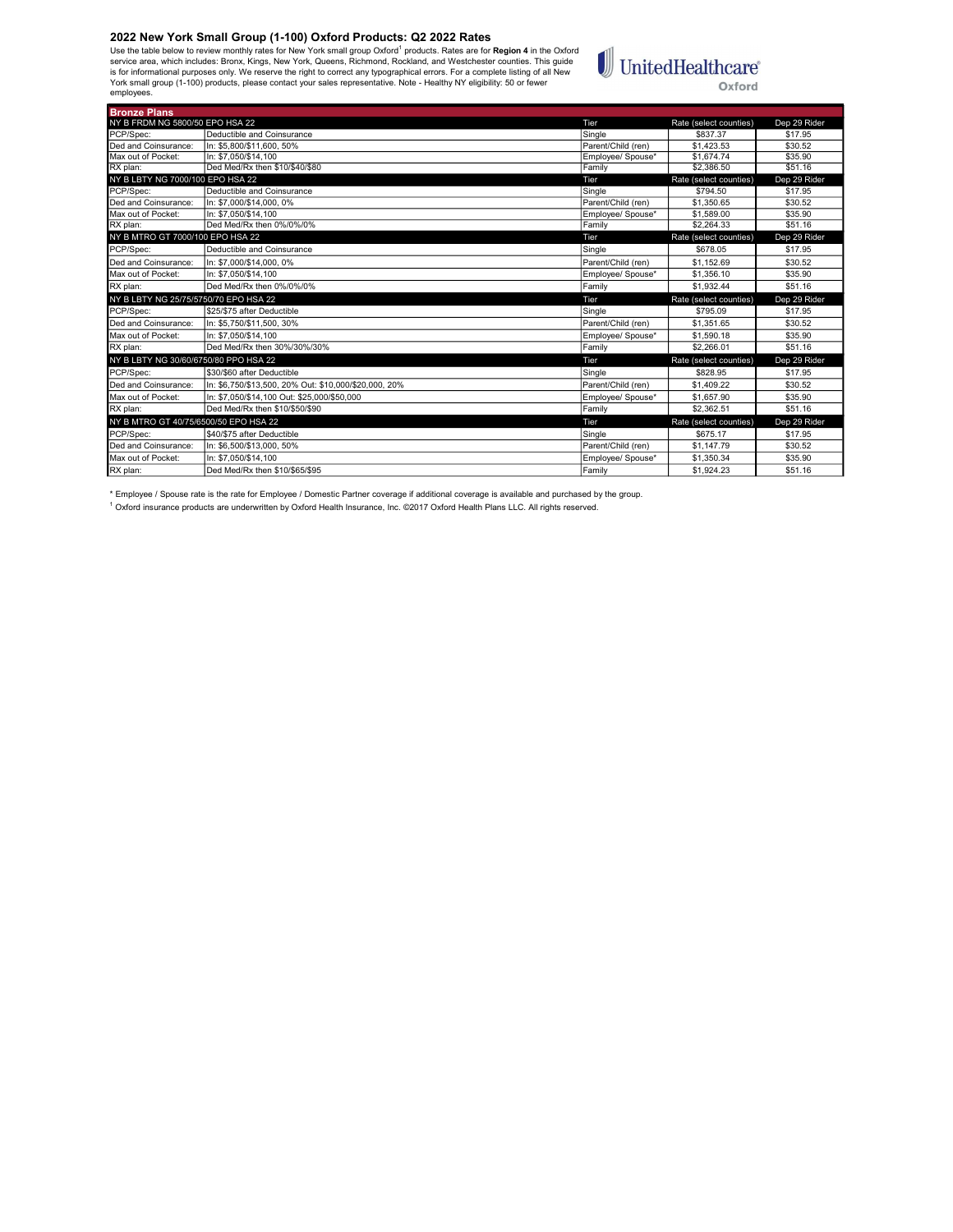Use the table below to review monthly rates for New York small group Oxford<sup>1</sup> products. Rates are for **Region 8** in the Oxford<br>service area, which includes: Nassau and Suffolk counties. This guide is for informational pur



| <b>Platinum Plans</b>               |                                           |                    |                        |              |
|-------------------------------------|-------------------------------------------|--------------------|------------------------|--------------|
| NY P FRDM NG 5/15/100 PPO 22        |                                           | Tier               | Rate (select counties) | Dep 29 Rider |
| PCP/Spec:                           | \$5/\$15                                  | Single             | \$1,478.36             | \$18.50      |
| Ded and Coinsurance:                | In: \$0, 0% Out: \$2,000/\$4,000, 30%     | Parent/Child (ren) | \$2.513.21             | \$31.45      |
| Max out of Pocket:                  | In: \$3,250/\$6,500 Out: \$5,250/\$10,500 | Employee/ Spouse*  | \$2,956.72             | \$37.00      |
| RX plan:                            | Non-T1 Ded \$100 then \$5/\$35/\$70       | Family             | \$4,213.33             | \$52.73      |
| NY P FRDM NG 20/40/100 EPO 22       |                                           | Tier               | Rate (select counties) | Dep 29 Rider |
| PCP/Spec:                           | \$20/\$40                                 | Single             | \$1,390.19             | \$18.50      |
| Ded and Coinsurance:                | In: \$0.0%                                | Parent/Child (ren) | \$2,363.32             | \$31.45      |
| Max out of Pocket:                  | In: \$3.250/\$6.500                       | Employee/ Spouse*  | \$2,780.38             | \$37.00      |
| RX plan:                            | Non-T1 Ded \$100 then \$5/\$35/\$70       | Family             | \$3,962.04             | \$52.73      |
| NY P FRDM NG 5/15/100 EPO 22        |                                           | Tier               | Rate (select counties) | Dep 29 Rider |
| PCP/Spec:                           | \$5/\$15                                  | Single             | \$1,420.38             | \$18.50      |
| Ded and Coinsurance:                | In: \$0, 0%                               | Parent/Child (ren) | \$2,414.65             | \$31.45      |
| Max out of Pocket:                  | In: \$3.250/\$6.500                       | Employee/ Spouse*  | \$2,840.76             | \$37.00      |
| RX plan:                            | Non-T1 Ded \$100 then \$5/\$35/\$70       | Family             | \$4,048.08             | \$52.73      |
| NY P FRDM NG 20/40/100 PPO 22       |                                           | Tier               | Rate (select counties) | Dep 29 Rider |
| PCP/Spec:                           | \$20/\$40                                 | Single             | \$1,445.10             | \$18.50      |
| Ded and Coinsurance:                | In: \$0, 0% Out: \$3,000/\$6,000, 30%     | Parent/Child (ren) | \$2.456.67             | \$31.45      |
| Max out of Pocket:                  | In: \$3.250/\$6.500 Out: \$7.750/\$15.500 | Employee/ Spouse*  | \$2,890.20             | \$37.00      |
| RX plan:                            | Non-T1 Ded \$100 then \$5/\$35/\$70       | Family             | \$4.118.54             | \$52.73      |
| NY P FRDM NG 20/40/100 PPO FAIR 22  |                                           | Tier               | Rate (select counties) | Dep 29 Rider |
| PCP/Spec:                           | \$20/\$40                                 | Single             | \$1,745.23             | \$18.50      |
| Ded and Coinsurance:                | In: \$0, 0% Out: \$5,000/\$10,000, 20%    | Parent/Child (ren) | \$2,966.89             | \$31.45      |
| Max out of Pocket:                  | In: \$3.250/\$6.500 Out: \$7.750/\$15.500 | Employee/ Spouse*  | \$3,490.46             | \$37.00      |
| RX plan:                            | Non-T1 Ded \$100 then \$5/\$35/\$70       | Family             | \$4,973.91             | \$52.73      |
| NY P MTRO GT 15/30/100 EPO 22       |                                           | Tier               | Rate (select counties) | Dep 29 Rider |
| PCP/Spec:                           | \$15/\$30                                 | Single             | \$1.119.69             | \$18.50      |
| Ded and Coinsurance:                | In: \$0.0%                                | Parent/Child (ren) | \$1,903.47             | \$31.45      |
| Max out of Pocket:                  | In: \$3.250/\$6.500                       | Employee/ Spouse*  | \$2,239.38             | \$37.00      |
| RX plan:                            | Non-T1 Ded \$150 then \$10/\$65/\$95      | Family             | \$3.191.12             | \$52.73      |
| NY P LBTY GT 15/30/250/90 EPO LA 22 |                                           | Tier               | Rate (select counties) | Dep 29 Rider |
| PCP/Spec:                           | \$15/\$30                                 | Single             | \$1,206.76             | \$18.50      |
| Ded and Coinsurance:                | In: \$250/\$500, 10%                      | Parent/Child (ren) | \$2,051.49             | \$31.45      |
| Max out of Pocket:                  | In: \$3.250/\$6.500                       | Employee/ Spouse*  | \$2,413.52             | \$37.00      |
| RX plan:                            | Non-T1 Ded \$200 then \$10/\$50/\$90      | Family             | \$3,439.27             | \$52.73      |
| NY P LBTY NG 5/35/500/100 EPO 22    |                                           | Tier               | Rate (select counties) | Dep 29 Rider |
| PCP/Spec:                           | Tier I: \$5/\$35 Tier II: \$25/\$70       | Single             | \$1,284.07             | \$18.50      |
| Ded and Coinsurance:                | In: \$500/\$1,000, 0%                     | Parent/Child (ren) | \$2,182.92             | \$31.45      |
| Max out of Pocket:                  | In: \$3.050/\$6.100                       | Employee/ Spouse*  | \$2,568.14             | \$37.00      |
| RX plan:                            | Non-T1 Ded \$200 then \$10/\$50/\$90      | Family             | \$3,659.60             | \$52.73      |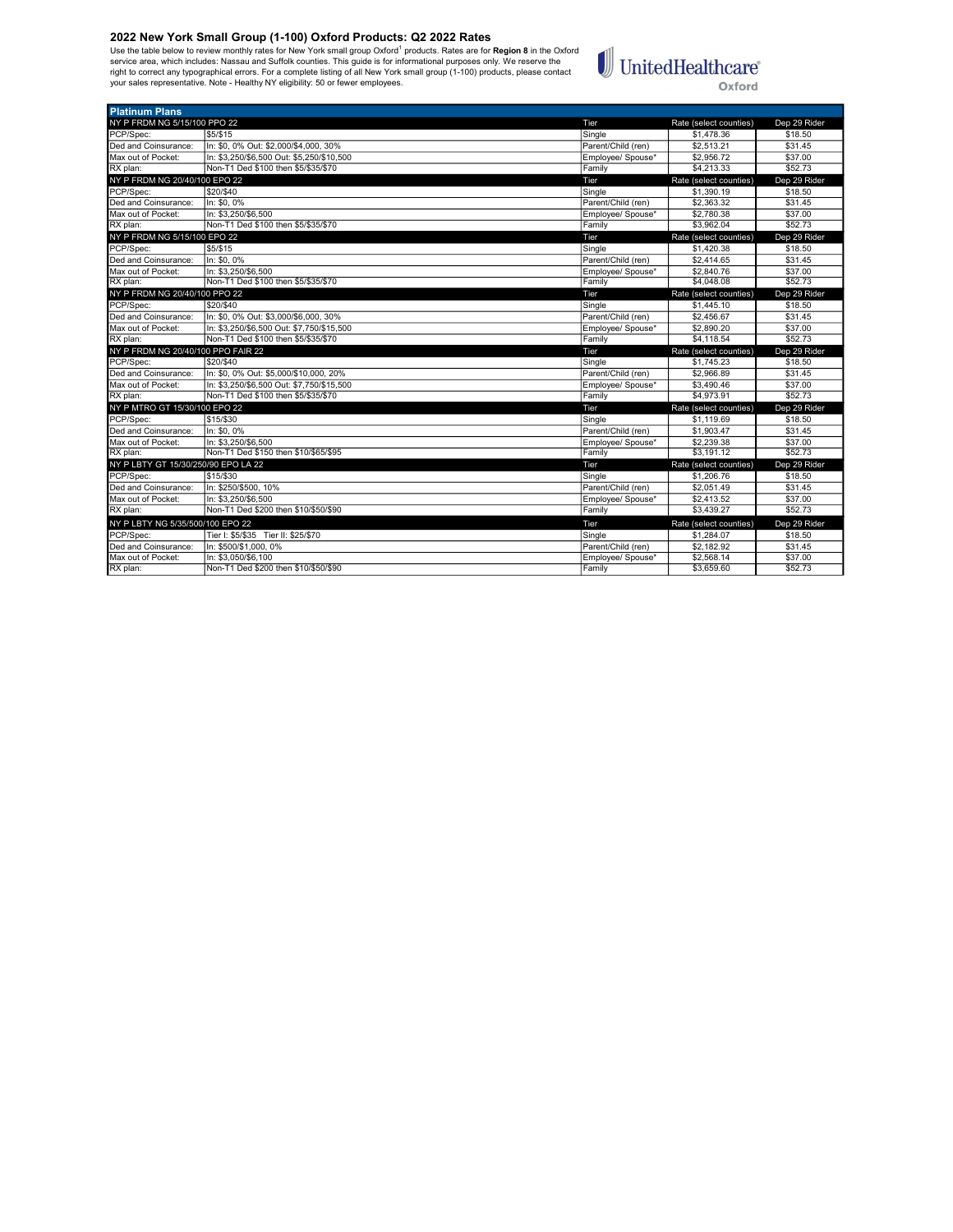2022 New York Small Group (1-100) Oxford Products: Q2 2022 Rates<br>Use the table below to review monthly rates for New York small group Oxford<sup>1</sup> products. Rates are for Region 8 in the Oxford<br>service area, which includes: N

# $\begin{tabular}{|c|c|} \hline \multicolumn{3}{|c|}{\textbf{UnitedHealthcare}}\\ \hline \end{tabular}$ Oxford

| <b>Gold Plans</b>                               |                                                                                                  |                                         |                                      |                         |
|-------------------------------------------------|--------------------------------------------------------------------------------------------------|-----------------------------------------|--------------------------------------|-------------------------|
| NY G LBTY GT 30/60/1250/100 EPO 22<br>PCP/Spec: | \$30/\$60                                                                                        | Tier<br>Single                          | Rate (select counties)<br>\$1,085.15 | Dep 29 Rider<br>\$18.50 |
| Ded and Coinsurance:                            | In: \$1,250/\$2,500, 0%                                                                          | Parent/Child (ren)                      | \$1,844.76                           | \$31.45                 |
| Max out of Pocket:                              | In: \$6,400/\$12,800                                                                             | Employee/ Spouse*                       | \$2,170.30                           | \$37.00                 |
| RX plan:                                        | Non-T1 Ded \$200 then \$10/\$50/\$90                                                             | Family                                  | \$3.092.68                           | \$52.73                 |
| NY G FRDM NG 15/35/1750/90 EPO 22<br>PCP/Spec:  | \$15/\$35                                                                                        | Tier<br>Single                          | Rate (select counties)<br>\$1,177.49 | Dep 29 Rider<br>\$18.50 |
| Ded and Coinsurance:                            | In: \$1,750/\$3,500, 10%                                                                         | Parent/Child (ren)                      | \$2,001.73                           | \$31.45                 |
| Max out of Pocket:                              | In: \$7,500/\$15,000                                                                             | Employee/ Spouse*                       | \$2,354.98                           | \$37.00                 |
| RX plan:<br>NY G FRDM NG 25/40/1750/80 EPO 22   | Non-T1 Ded \$150 then \$10/\$40/\$80                                                             | Family<br>Tier                          | \$3,355.85<br>Rate (select counties) | \$52.73<br>Dep 29 Rider |
| PCP/Spec:                                       | \$25/\$40                                                                                        | Single                                  | \$1,167.90                           | \$18.50                 |
| Ded and Coinsurance:                            | In: \$1,750/\$3,500, 20%                                                                         | Parent/Child (ren)                      | \$1,985.43                           | \$31.45                 |
| Max out of Pocket:                              | In: \$6,000/\$12,000<br>Non-T1 Ded \$150 then \$10/\$40/\$80                                     | Employee/ Spouse*                       | \$2,335.80<br>\$3,328.52             | \$37.00<br>\$52.73      |
| RX plan:<br>NY G FRDM NG 25/40/1500/80 PPO 22   |                                                                                                  | Family<br>Tier                          | Rate (select counties)               | Dep 29 Rider            |
| PCP/Spec:                                       | \$25/\$40                                                                                        | Single                                  | \$1,224.75                           | \$18.50                 |
| Ded and Coinsurance:                            | In: \$1,500/\$3,000, 20% Out: \$3,000/\$6,000, 40%                                               | Parent/Child (ren)                      | \$2,082.08                           | \$31.45                 |
| Max out of Pocket:<br>RX plan:                  | In: \$6,800/\$13,600 Out: \$8,000/\$16,000<br>Non-T1 Ded \$150 then \$10/\$40/\$80               | Employee/ Spouse*<br>Family             | \$2,449.50<br>\$3,490.54             | \$37.00<br>\$52.73      |
| NY G FRDM NG 50/50/1000/90 EPO 22               |                                                                                                  | Tier                                    | Rate (select counties)               | Dep 29 Rider            |
| PCP/Spec:                                       | \$50/\$50                                                                                        | Single                                  | \$1,190.56                           | \$18.50                 |
| Ded and Coinsurance:                            | In: \$1,000/\$2,000, 10%                                                                         | Parent/Child (ren)                      | \$2,023.95                           | \$31.45                 |
| Max out of Pocket:<br>RX plan:                  | In: \$6,200/\$12,400<br>Non-T1 Ded \$150 then \$10/\$40/\$80                                     | Employee/ Spouse*<br>Family             | \$2,381.12<br>\$3,393.10             | \$37.00<br>\$52.73      |
| NY G FRDM NG 1500/90 PPO HSA 22                 |                                                                                                  | Tier                                    | Rate (select counties)               | Dep 29 Rider            |
| PCP/Spec:                                       | Deductible and Coinsurance                                                                       | Single                                  | \$1,162.88                           | \$18.50                 |
| Ded and Coinsurance:<br>Max out of Pocket:      | In: \$1,500/\$3,000, 10% Out: \$3,000/\$6,000, 40%<br>In: \$5.500/\$11.000 Out: \$8.000/\$16.000 | Parent/Child (ren)<br>Emplovee/ Spouse* | \$1,976.90<br>\$2,325.76             | \$31.45<br>\$37.00      |
| RX plan:                                        | Ded Med/Rx then \$10/\$40/\$80                                                                   | Family                                  | \$3.314.21                           | \$52.73                 |
| NY G FRDM NG 1500/90 EPO HSA 22                 |                                                                                                  | Tier                                    | Rate (select counties)               | Dep 29 Rider            |
| PCP/Spec:                                       | Deductible and Coinsurance                                                                       | Single                                  | \$1,114.37                           | \$18.50                 |
| Ded and Coinsurance:<br>Max out of Pocket:      | In: \$1,500/\$3,000, 10%<br>In: \$5,500/\$11,000                                                 | Parent/Child (ren)<br>Employee/ Spouse* | \$1,894.43<br>\$2,228.74             | \$31.45<br>\$37.00      |
| RX plan:                                        | Ded Med/Rx then \$10/\$40/\$80                                                                   | Family                                  | \$3,175.95                           | \$52.73                 |
| NY G MTRO GT 25/40/1250/80 EPO 22               |                                                                                                  | Tier                                    | Rate (select counties)               | Dep 29 Rider            |
| PCP/Spec:                                       | \$25/\$40                                                                                        | Single<br>Parent/Child (ren)            | \$949.42                             | \$18.50                 |
| Ded and Coinsurance:<br>Max out of Pocket:      | In: \$1,250/\$2,500, 20%<br>In: \$6,000/\$12,000                                                 | Employee/ Spouse*                       | \$1,614.01<br>\$1,898.84             | \$31.45<br>\$37.00      |
| RX plan:                                        | Non-T1 Ded \$150 then \$10/\$65/\$95                                                             | Family                                  | \$2,705.85                           | \$52.73                 |
| NY G MTRO GT 25/40/600/80 EPO HNY 22            |                                                                                                  | Tier                                    | Rate (select counties)               | Dep 29 Rider            |
| PCP/Spec:<br>Ded and Coinsurance:               | \$25/\$40 after Deductible<br>In: \$600/\$1,200, 20%                                             | Single<br>Parent/Child (ren)            | \$814.25<br>\$1,384.23               | \$18.50<br>\$31.45      |
| Max out of Pocket:                              | In: \$4,000/\$8,000                                                                              | Employee/ Spouse*                       | \$1,628.50                           | \$37.00                 |
| RX plan:                                        | \$10/\$35/\$70                                                                                   | Family                                  | \$2,320.61                           | \$52.73                 |
|                                                 |                                                                                                  |                                         |                                      |                         |
| NY G LBTY NG 30/60/2000/70 EPO 22               |                                                                                                  | Tier                                    | Rate (select counties)               | Dep 29 Rider            |
| PCP/Spec:                                       | \$30/\$60                                                                                        | Single                                  | \$1,045.44                           | \$18.50                 |
| Ded and Coinsurance:<br>Max out of Pocket:      | In: \$2,000/\$4,000, 30%<br>In: \$8,400/\$16,800                                                 | Parent/Child (ren)<br>Employee/ Spouse* | \$1,777.25<br>\$2,090.88             | \$31.45<br>\$37.00      |
| RX plan:                                        | Non-T1 Ded \$200 then \$10/\$50/\$90                                                             | Family                                  | \$2,979.50                           | \$52.73                 |
| NY G MTRO NG 25/40/1250/80 EPO ME 22            |                                                                                                  | Tier                                    | Rate (select counties)               | Dep 29 Rider            |
| PCP/Spec:<br>Ded and Coinsurance:               | \$25/\$40<br>In: \$1,250/\$2,500, 20%                                                            | Single<br>Parent/Child (ren)            | \$983.60<br>\$1,672.12               | \$18.50<br>\$31.45      |
| Max out of Pocket:                              | In: \$6.000/\$12.000                                                                             | Emplovee/ Spouse*                       | \$1,967.20                           | \$37.00                 |
| RX plan:                                        | Non-T1 Ded \$150 then \$10/\$65/\$95                                                             | Family                                  | \$2,803.26                           | \$52.73                 |
| NY G FRDM NG 30/60/2250/70 EPO 22               |                                                                                                  | Tier                                    | Rate (select counties)               | Dep 29 Rider            |
| PCP/Spec:<br>Ded and Coinsurance:               | \$30/\$60<br>In: \$2,250/\$4,500, 30%                                                            | Single<br>Parent/Child (ren)            | \$1,098.91<br>\$1,868.15             | \$18.50<br>\$31.45      |
| Max out of Pocket:                              | In: \$8,700/\$17,400                                                                             | Employee/ Spouse*                       | \$2,197.82                           | \$37.00                 |
| RX plan:                                        | Non-T1 Ded \$150 then \$10/\$40/\$80                                                             | Family                                  | \$3,131.89                           | \$52.73                 |
| NY G LBTY NG 25/50/100 EPO ZD 22<br>PCP/Spec:   | \$25/\$50                                                                                        | Tier<br>Single                          | Rate (select counties)<br>\$1,185.83 | Dep 29 Rider<br>\$18.50 |
| Ded and Coinsurance:                            | In: \$0, 0%                                                                                      | Parent/Child (ren)                      | \$2,015.91                           | \$31.45                 |
| Max out of Pocket:                              | In: \$6,000/\$12,000                                                                             | Employee/ Spouse*                       | \$2,371.66                           | \$37.00                 |
| RX plan:                                        | Non-T1 Ded \$200 then \$10/\$50/\$90                                                             | Family                                  | \$3,379.62                           | \$52.73                 |
| NY G LBTY NG 1500/90 EPO HSAM 22                |                                                                                                  | Tier                                    | Rate (select counties)               | Dep 29 Rider            |
| PCP/Spec:<br>Ded and Coinsurance:               | Deductible and Coinsurance<br>In: \$1,500/\$3,000, 10%                                           | Single<br>Parent/Child (ren)            | \$1,058.36<br>\$1,799.21             | \$18.50<br>\$31.45      |
| Max out of Pocket:                              | In: \$5,500/\$11,000                                                                             | Emplovee/ Spouse*                       | \$2,116.72                           | \$37.00                 |
| RX plan:                                        | Ded Med/Rx then \$10/\$50/\$90                                                                   | Family                                  | \$3,016.33                           | \$52.73                 |
| NY G LBTY NG 20/40/2000/80 EPO 22<br>PCP/Spec:  | Tier I: \$20/\$40 Tier II: \$40/\$80                                                             | Tier<br>Single                          | Rate (select counties)<br>\$1,056.35 | Dep 29 Rider<br>\$18.50 |
| Ded and Coinsurance:                            | In: \$2,000/\$4,000, 20%                                                                         | Parent/Child (ren)                      | \$1,795.80                           | \$31.45                 |
| Max out of Pocket:                              | In: \$8,500/\$17,000                                                                             | Employee/ Spouse*                       | \$2,112.70                           | \$37.00                 |
| RX plan:<br>NY G FRDM NG 1750/100 EPO HSAM 22   | Non-T1 Ded \$200 then \$10/\$50/\$90                                                             | Family<br>Tier                          | \$3,010.60                           | \$52.73                 |
| PCP/Spec:                                       | Deductible and Coinsurance                                                                       | Single                                  | Rate (select counties)<br>\$1,133.72 | Dep 29 Rider<br>\$18.50 |
| Ded and Coinsurance:                            | In: \$1,750/\$3,500, 0%                                                                          | Parent/Child (ren)                      | \$1,927.32                           | \$31.45                 |
| Max out of Pocket:                              | In: \$6,800/\$13,600                                                                             | Employee/ Spouse*                       | \$2,267.44                           | \$37.00                 |
| RX plan:                                        | Ded Med/Rx then \$10/\$40/\$80                                                                   | Family                                  | \$3,231.10                           | \$52.73                 |
| NY G FRDM NG 25/50/100 EPO 22<br>PCP/Spec:      | \$25/\$50                                                                                        | Tier<br>Single                          | Rate (select counties)<br>\$1,253.19 | Dep 29 Rider<br>\$18.50 |
| Ded and Coinsurance:<br>Max out of Pocket:      | In: \$0, 0%<br>In: \$6,000/\$12,000                                                              | Parent/Child (ren)<br>Employee/ Spouse* | \$2,130.42<br>\$2,506.38             | \$31.45<br>\$37.00      |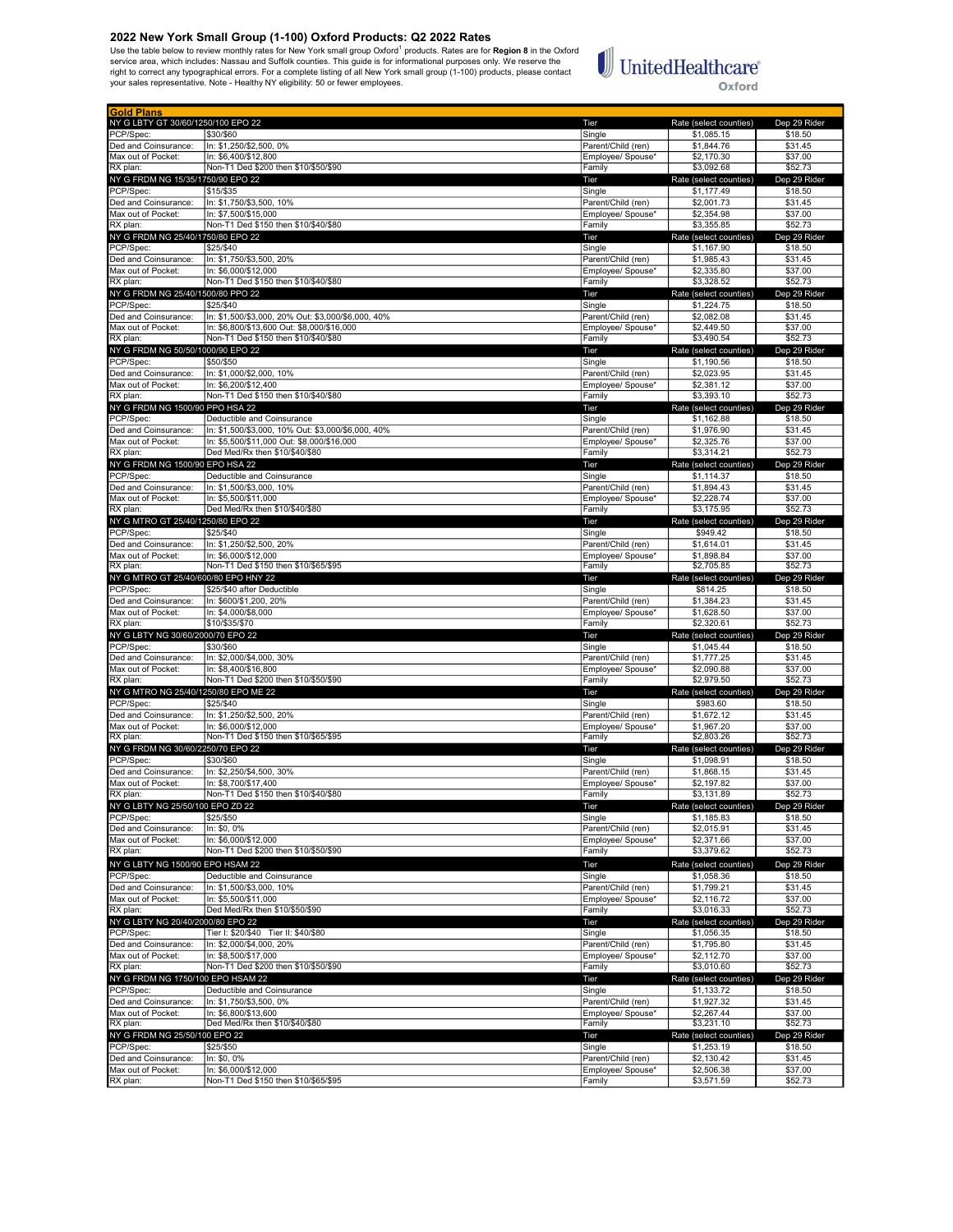2022 New York Small Group (1-100) Oxford Products: Q2 2022 Rates<br>Use the table below to review monthly rates for New York small group Oxford<sup>1</sup> products. Rates are for Region 8 in the Oxford<br>service area, which includes: N



Oxford

| NY S LBTY NG 40/70/3000/65 EPO 22<br>PCP/Spec:<br>Ded and Coinsurance: |                                                                                                   |                                         |                                      |                         |
|------------------------------------------------------------------------|---------------------------------------------------------------------------------------------------|-----------------------------------------|--------------------------------------|-------------------------|
|                                                                        |                                                                                                   | Tier                                    | Rate (select counties)               | Dep 29 Rider            |
|                                                                        | \$40/\$70                                                                                         | Single                                  | \$930.88                             | \$18.50                 |
|                                                                        | In: \$3,000/\$6,000, 35%                                                                          | Parent/Child (ren)                      | \$1,582.50                           | \$31.45                 |
| Max out of Pocket:                                                     | In: \$8,700/\$17,400                                                                              | Employee/ Spouse*                       | \$1,861.76                           | \$37.00                 |
| RX plan:                                                               | Non-T1 Ded \$200 then \$10/\$50/\$90                                                              | Family                                  | \$2,653.01                           | \$52.73                 |
| NY S FRDM NG 40/70/3000/65 EPO 22<br>PCP/Spec:                         | \$40/\$70                                                                                         | Tier<br>Single                          | Rate (select counties)<br>\$983.64   | Dep 29 Rider<br>\$18.50 |
| Ded and Coinsurance:                                                   | In: \$3,000/\$6,000, 35%                                                                          | Parent/Child (ren)                      | \$1,672.19                           | \$31.45                 |
| Max out of Pocket:                                                     | In: \$8,700/\$17,400                                                                              | Employee/ Spouse*                       | \$1,967.28                           | \$37.00                 |
| RX plan:                                                               | Non-T1 Ded \$200 then \$10/\$40/\$80                                                              | Family                                  | \$2,803.37                           | \$52.73                 |
| NY S LBTY NG 30/75/3500/60 EPO 22                                      |                                                                                                   | Tier                                    | Rate (select counties)               | Dep 29 Rider            |
| PCP/Spec:                                                              | \$30/\$75                                                                                         | Single                                  | \$911.55                             | \$18.50                 |
| Ded and Coinsurance:                                                   | In: \$3,500/\$7,000, 40%                                                                          | Parent/Child (ren)                      | \$1,549.64                           | \$31.45                 |
| Max out of Pocket:<br>RX plan:                                         | In: \$8,700/\$17,400<br>Non-T1 Ded \$200 then \$10/\$50/50%, max 800%                             | Emplovee/ Spouse*<br>Family             | \$1,823.10<br>\$2,597.92             | \$37.00<br>\$52.73      |
| NY S MTRO GT 30/80/3500/70 EPO 22                                      |                                                                                                   | Tier                                    | Rate (select counties)               | Dep 29 Rider            |
| PCP/Spec:                                                              | \$30/\$80                                                                                         | Single                                  | \$789.13                             | \$18.50                 |
| Ded and Coinsurance:                                                   | In: \$3,500/\$7,000, 30%                                                                          | Parent/Child (ren)                      | \$1,341.52                           | \$31.45                 |
| Max out of Pocket:                                                     | In: \$8.700/\$17.400                                                                              | Employee/ Spouse*                       | \$1,578.26                           | \$37.00                 |
| RX plan:                                                               | Non-T1 Ded \$150 then \$10/\$65/\$95                                                              | Family                                  | \$2,249.02                           | \$52.73                 |
| NY S FRDM NG 30/60/2000/80 PPO HSA 22                                  |                                                                                                   | Tier                                    | Rate (select counties)               | Dep 29 Rider            |
| PCP/Spec:                                                              | \$30/\$60 after Deductible                                                                        | Single                                  | \$1,034.34                           | \$18.50                 |
| Ded and Coinsurance:<br>Max out of Pocket:                             | In: \$2,000/\$4,000, 20% Out: \$4,000/\$8,000, 50%<br>In: \$6,900/\$13,800 Out: \$10,500/\$21,000 | Parent/Child (ren)                      | \$1,758.38<br>\$2,068.68             | \$31.45<br>\$37.00      |
| RX plan:                                                               | Ded Med/Rx then \$10/\$40/\$80                                                                    | Employee/ Spouse*<br>Family             | \$2,947.87                           | \$52.73                 |
| NY S LBTY GT 25/50/4500/50 EPO 22                                      |                                                                                                   | Tier                                    | Rate (select counties)               | Dep 29 Rider            |
| PCP/Spec:                                                              | \$25/\$50                                                                                         | Single                                  | \$894.30                             | \$18.50                 |
| Ded and Coinsurance:                                                   | In: \$4,500/\$9,000, 50%                                                                          | Parent/Child (ren)                      | \$1,520.31                           | \$31.45                 |
| Max out of Pocket:                                                     | In: \$8,700/\$17,400                                                                              | Employee/ Spouse*                       | \$1,788.60                           | \$37.00                 |
| RX plan:                                                               | Non-T1 Ded \$200 then \$10/\$50/\$90                                                              | Family                                  | \$2,548.76                           | \$52.73                 |
| NY S FRDM NG 40/70/3000/65 PPO 22                                      |                                                                                                   | Tier                                    | Rate (select counties)               | Dep 29 Rider            |
| PCP/Spec:<br>Ded and Coinsurance:                                      | \$40/\$70<br>In: \$3,000/\$6,000, 35% Out: \$4,000/\$8,000, 50%                                   | Single<br>Parent/Child (ren)            | \$1,031.65<br>\$1,753.81             | \$18.50<br>\$31.45      |
| Max out of Pocket:                                                     | In: \$8,700/\$17,400 Out: \$10,500/\$21,000                                                       | Employee/ Spouse*                       | \$2,063.30                           | \$37.00                 |
| RX plan:                                                               | Non-T1 Ded \$200 then \$10/\$40/\$80                                                              | Family                                  | \$2,940.20                           | \$52.73                 |
| NY S FRDM NG 25/50/2250/80 EPO HSA 22                                  |                                                                                                   | Tier                                    | Rate (select counties)               | Dep 29 Rider            |
| PCP/Spec:                                                              | \$25/\$50 after Deductible                                                                        | Single                                  | \$993.94                             | \$18.50                 |
| Ded and Coinsurance:                                                   | In: \$2,250/\$4,500, 20%                                                                          | Parent/Child (ren)                      | \$1,689.70                           | \$31.45                 |
| Max out of Pocket:                                                     | In: \$6,900/\$13,800                                                                              | Employee/ Spouse*                       | \$1,987.88                           | \$37.00                 |
| RX plan:<br>NY S FRDM NG 2000/70 EPO HSA 22                            | Ded Med/Rx then \$10/\$40/\$80                                                                    | Family                                  | \$2,832.73<br>Rate (select counties) | \$52.73                 |
| PCP/Spec:                                                              | Deductible and Coinsurance                                                                        | Tier<br>Single                          | \$975.67                             | Dep 29 Rider<br>\$18.50 |
| Ded and Coinsurance:                                                   | In: \$2,000/\$4,000, 30%                                                                          | Parent/Child (ren)                      | \$1,658.64                           | \$31.45                 |
| Max out of Pocket:                                                     | In: \$7.050/\$14.100                                                                              | Employee/ Spouse*                       | \$1,951.34                           | \$37.00                 |
| RX plan:                                                               | Ded Med/Rx then \$10/\$40/\$80                                                                    | Family                                  | \$2,780.66                           | \$52.73                 |
| NY S MTRO NG 30/80/3500/70 EPO ME 22                                   |                                                                                                   | Tier                                    | Rate (select counties)               | Dep 29 Rider            |
| PCP/Spec:                                                              | \$30/\$80                                                                                         | Single                                  | \$817.55                             | \$18.50                 |
| Ded and Coinsurance:<br>Max out of Pocket:                             | In: \$3,500/\$7,000, 30%<br>In: \$8,700/\$17,400                                                  | Parent/Child (ren)<br>Employee/ Spouse* | \$1,389.84<br>\$1,635.10             | \$31.45<br>\$37.00      |
| RX plan:                                                               | Non-T1 Ded \$150 then \$10/\$65/\$95                                                              | Family                                  | \$2,330.02                           | \$52.73                 |
| NY S LBTY NG 25/50/2500/80 EPO HSA 22                                  |                                                                                                   | Tier                                    | Rate (select counties)               | Dep 29 Rider            |
| PCP/Spec:                                                              | \$25/\$50 after Deductible                                                                        | Single                                  | \$930.07                             | \$18.50                 |
| Ded and Coinsurance:                                                   | In: \$2,500/\$5,000, 20%                                                                          | Parent/Child (ren)                      | \$1,581.12                           | \$31.45                 |
| Max out of Pocket:                                                     | In: \$6,900/\$13,800                                                                              | Emplovee/ Spouse*                       | \$1,860.14                           | \$37.00                 |
| RX plan:                                                               | Ded Med/Rx then \$10/\$50/\$90                                                                    | Family                                  | \$2,650.70                           | \$52.73                 |
| NY S MTRO GT 35/50/3500/70 EPO HSA 22                                  | \$35/\$50 after Deductible                                                                        | Tier                                    | Rate (select counties)               | Dep 29 Rider<br>\$18.50 |
| PCP/Spec:<br>Ded and Coinsurance:                                      | In: \$3,500/\$7,000, 30%                                                                          | Single<br>Parent/Child (ren)            | \$750.19                             |                         |
| Max out of Pocket:                                                     | In: \$7.050/\$14.100                                                                              |                                         |                                      |                         |
|                                                                        |                                                                                                   |                                         | \$1,275.32<br>\$1,500.38             | \$31.45<br>\$37.00      |
| RX plan:                                                               | Ded Med/Rx then \$10/\$65/50%, max \$800                                                          | Employee/ Spouse*<br>Family             | \$2,138.04                           | \$52.73                 |
| NY S MTRO NG 50/100/100 EPO ZD 22                                      |                                                                                                   | Tier                                    | Rate (select counties)               | Dep 29 Rider            |
| PCP/Spec:                                                              | \$50/\$100                                                                                        | Single                                  | \$917.99                             | \$18.50                 |
| Ded and Coinsurance:                                                   | In: \$0, 0%                                                                                       | Parent/Child (ren)                      | \$1,560.58                           | \$31.45                 |
| Max out of Pocket:                                                     | In: \$8.700/\$17.400                                                                              | Employee/ Spouse*                       | \$1,835.98                           | \$37.00                 |
| RX plan:<br>NY S LBTY NG 4000/80 EPO HSAM 22                           | Non-T1 Ded \$150 then \$10/\$65/\$95                                                              | Family<br>Tier                          | \$2,616.27<br>Rate (select counties) | \$52.73<br>Dep 29 Rider |
| PCP/Spec:                                                              | Deductible and Coinsurance                                                                        | Single                                  | \$874.50                             | \$18.50                 |
| Ded and Coinsurance:                                                   | In: \$4,000/\$8,000, 20%                                                                          | Parent/Child (ren)                      | \$1,486.65                           | \$31.45                 |
| Max out of Pocket:                                                     | In: \$7,050/\$14,100                                                                              | Employee/ Spouse*                       | \$1,749.00                           | \$37.00                 |
| RX plan:                                                               | Ded Med/Rx then \$10/\$50/\$90                                                                    | Family                                  | \$2,492.33                           | \$52.73                 |
| NY S LBTY NG 50/100/100 EPO ZD 22                                      |                                                                                                   | Tier                                    | Rate (select counties)               | Dep 29 Rider            |
| PCP/Spec:                                                              | \$50/\$100                                                                                        | Single                                  | \$1,038.26                           | \$18.50                 |
| Ded and Coinsurance:<br>Max out of Pocket:                             | In: \$0, 0%<br>In: \$8,700/\$17,400                                                               | Parent/Child (ren)<br>Employee/ Spouse* | \$1,765.04<br>\$2,076.52             | \$31.45<br>\$37.00      |
| RX plan:                                                               | Non-T1 Ded \$150 then \$10/\$65/\$95                                                              | Family                                  | \$2,959.04                           | \$52.73                 |
| NY S LBTY NG 25/45/5000/50 EPO 22                                      |                                                                                                   | Tier                                    | Rate (select counties)               | Dep 29 Rider            |
| PCP/Spec:                                                              | Tier I: \$25/\$45 Tier II: \$45/\$75                                                              | Single                                  | \$902.83                             | \$18.50                 |
| Ded and Coinsurance:                                                   | In: \$5,000/\$10,000, 50%                                                                         | Parent/Child (ren)                      | \$1,534.81                           | \$31.45                 |
| Max out of Pocket:                                                     | In: \$8,700/\$17,400                                                                              | Employee/ Spouse*                       | \$1,805.66                           | \$37.00                 |
| RX plan:                                                               | Non-T1 Ded \$200 then \$10/\$50/\$90                                                              | Family                                  | \$2,573.07                           | \$52.73                 |
| NY S LBTY NG 40/70/4500/60 EPO 22<br>PCP/Spec:                         | \$40/\$70                                                                                         | Tier<br>Single                          | Rate (select counties)<br>\$913.04   | Dep 29 Rider<br>\$18.50 |
| Ded and Coinsurance:                                                   | In: \$4,500/\$9,000, 40%                                                                          | Parent/Child (ren)                      | \$1,552.17                           | \$31.45                 |
| Max out of Pocket:                                                     | In: \$8.700/\$17.400                                                                              | Employee/ Spouse*                       | \$1,826.08                           | \$37.00                 |
| RX plan:                                                               | Non-T1 Ded \$200 then \$10/\$50/\$90                                                              | Family                                  | \$2,602.16                           | \$52.73                 |
| NY S FRDM NG 50/100/100 EPO ZD 22                                      |                                                                                                   | Tier                                    | Rate (select counties)               | Dep 29 Rider            |
| PCP/Spec:                                                              | \$50/\$100                                                                                        | Single                                  | \$1,094.38                           | \$18.50                 |
| Ded and Coinsurance:<br>Max out of Pocket:                             | In: \$0, 0%<br>In: \$8,700/\$17,400                                                               | Parent/Child (ren)                      | \$1,860.45                           | \$31.45<br>\$37.00      |
| RX plan:                                                               | Non-T1 Ded \$150 then \$10/\$65/\$95                                                              | Employee/ Spouse*<br>Family             | \$2,188.76<br>\$3,118.98             | \$52.73                 |
| NY S MTRO GT 40/70/3000/65 EPO 22                                      |                                                                                                   | Tier                                    | Rate (select counties)               | Dep 29 Rider            |
| PCP/Spec:                                                              | \$40/\$70                                                                                         | Single                                  | \$823.05                             | \$18.50                 |
| Ded and Coinsurance:<br>Max out of Pocket:                             | In: \$3,000/\$6,000, 35%<br>In: \$8,700/\$17,400                                                  | Parent/Child (ren)<br>Employee/ Spouse* | \$1,399.19<br>\$1,646.10             | \$31.45<br>\$37.00      |